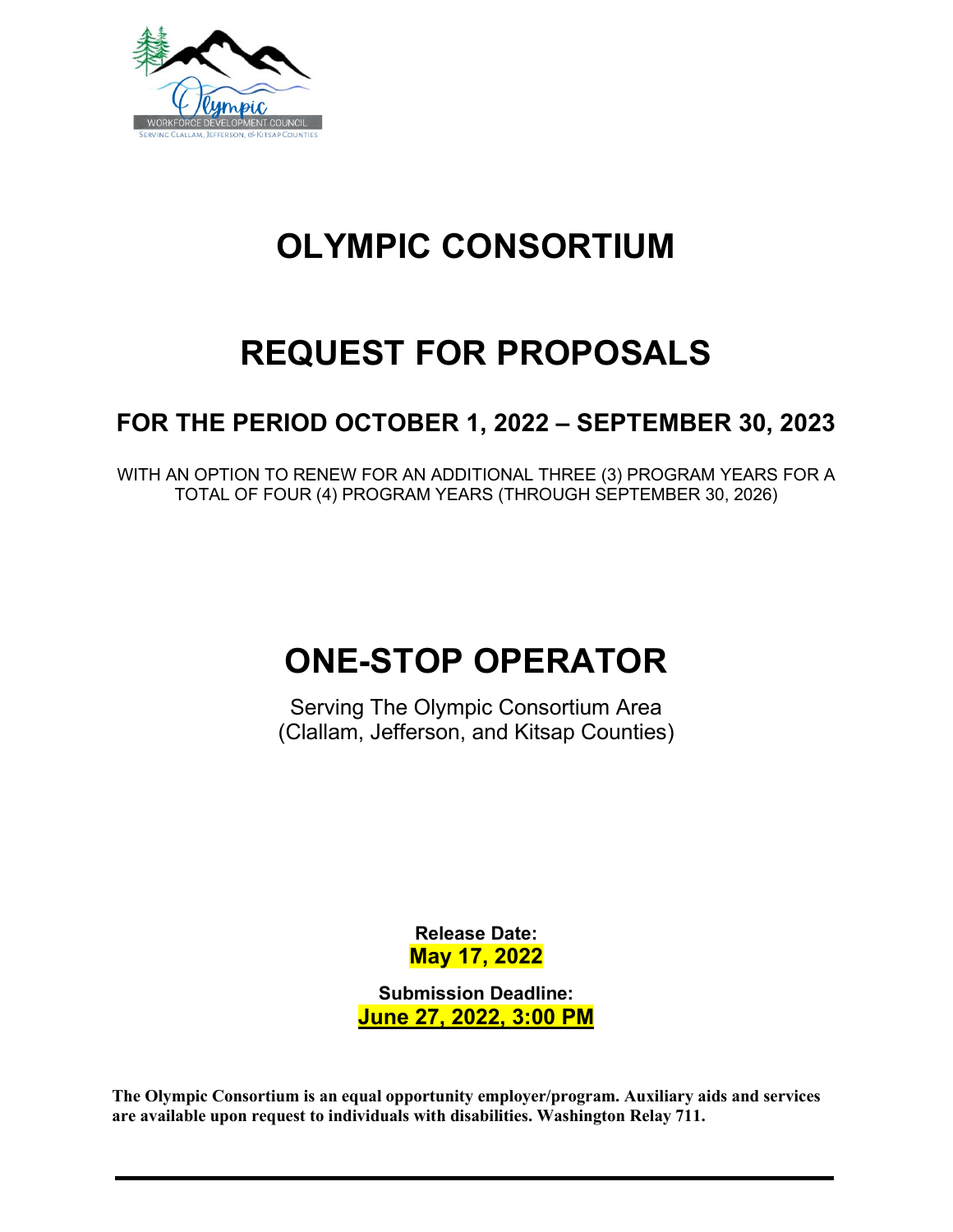

## **OLYMPIC CONSORTIUM**

**REQUEST FOR PROPOSAL 2022**

## **One-Stop Operator**

**Workforce Innovation & Opportunity Act (WIOA)** 

## **TABLE OF CONTENTS**

| Description of the Olympic Consortium and Olympic Workforce Development    |  |
|----------------------------------------------------------------------------|--|
|                                                                            |  |
|                                                                            |  |
|                                                                            |  |
|                                                                            |  |
|                                                                            |  |
|                                                                            |  |
|                                                                            |  |
|                                                                            |  |
|                                                                            |  |
|                                                                            |  |
| Certification Regarding Debarment, Suspension, Ineligibility and Voluntary |  |
|                                                                            |  |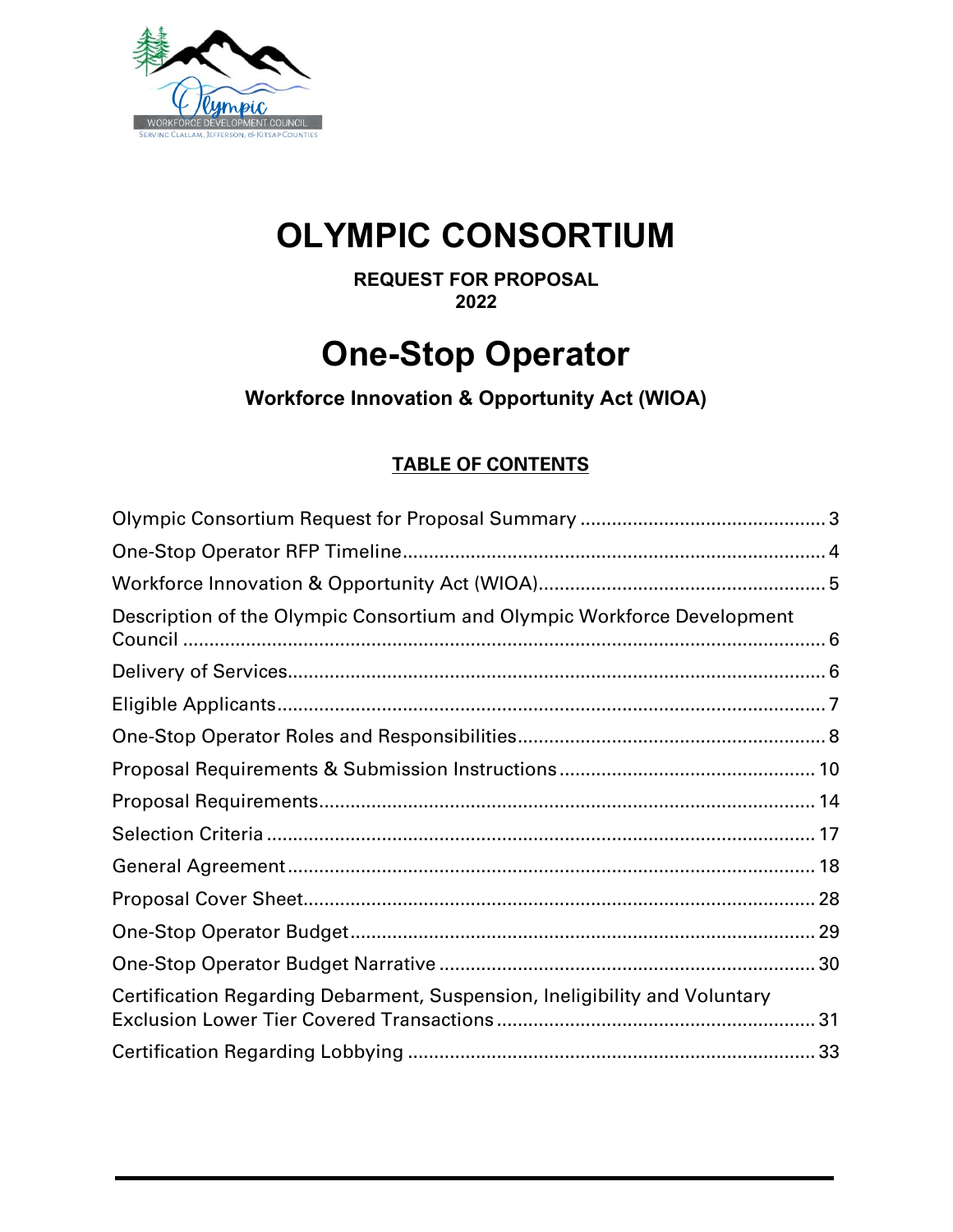

## <span id="page-2-0"></span>**Olympic Consortium Request for Proposal Summary**

## **One-Stop Operator**

Workforce Innovation & Opportunity Act (WIOA)

The Olympic Consortium is requesting proposals for the delivery of One-Stop Operator services under the Workforce Innovation & Opportunity Act (WIOA) within Clallam, Jefferson, and Kitsap counties. The main role of the One-Stop Operator (OSO) is to coordinate the service delivery of participating one-stop partners and service providers. There are two (2) certified one-stop centers, branded WorkSource, in the Olympic Consortium region: one each located in Clallam and Kitsap counties. There is one (1) certified affiliate one-stop center, branded WorkSource Affiliate in Kitsap County. WIOA programs are operated within Olympic Consortium One Stop offices and affiliates. Funding for these programs is available under the federal Workforce Innovation & Opportunity Act (WIOA). The contract period will be from October 1, 2022 – September 30, 2023, with the potential additional one-year contract periods beyond September 30, 2023, up through September 30, 2026, based on successful performance each prior year, future funding availability, and other factors.

Applicant eligibility begins on page 7.

It is estimated that there will be **\$120,000** available in WIOA program funds for all three counties during the initial funding period of October 1, 2022 to September 30, 2023. The funding amount in this RFP is an **estimate only.** The estimate is subject to federal budgetary policy decisions. Funding of contracts will be according to actual availability of funds. All funding under this RFP is contingent upon the Olympic Consortium's receipt of funds.

This Request For Proposal is available on the Internet at

<https://spf.kitsapgov.com/das/Pages/Online-Bids.aspx> or by contacting Glen McNeill at: Kitsap County Department of Administrative Services, Purchasing Supervisor, 614 Division Street, MS-07, Port Orchard, Washington 98366, 360-337-4789, email [gsmcneill@kitsap.gov.](mailto:gsmcneill@kitsap.gov) The Olympic Consortium reserves the right to make unilateral modifications to this RFP to address changes on the state and/or local level. Questions about the program content of the Request for Proposal and the Workforce Innovation & Opportunity Act (WIOA) operations within the Olympic Consortium, contact Bill Dowling at [wdowling@kitsap.gov.](mailto:wdowling@kitsap.gov)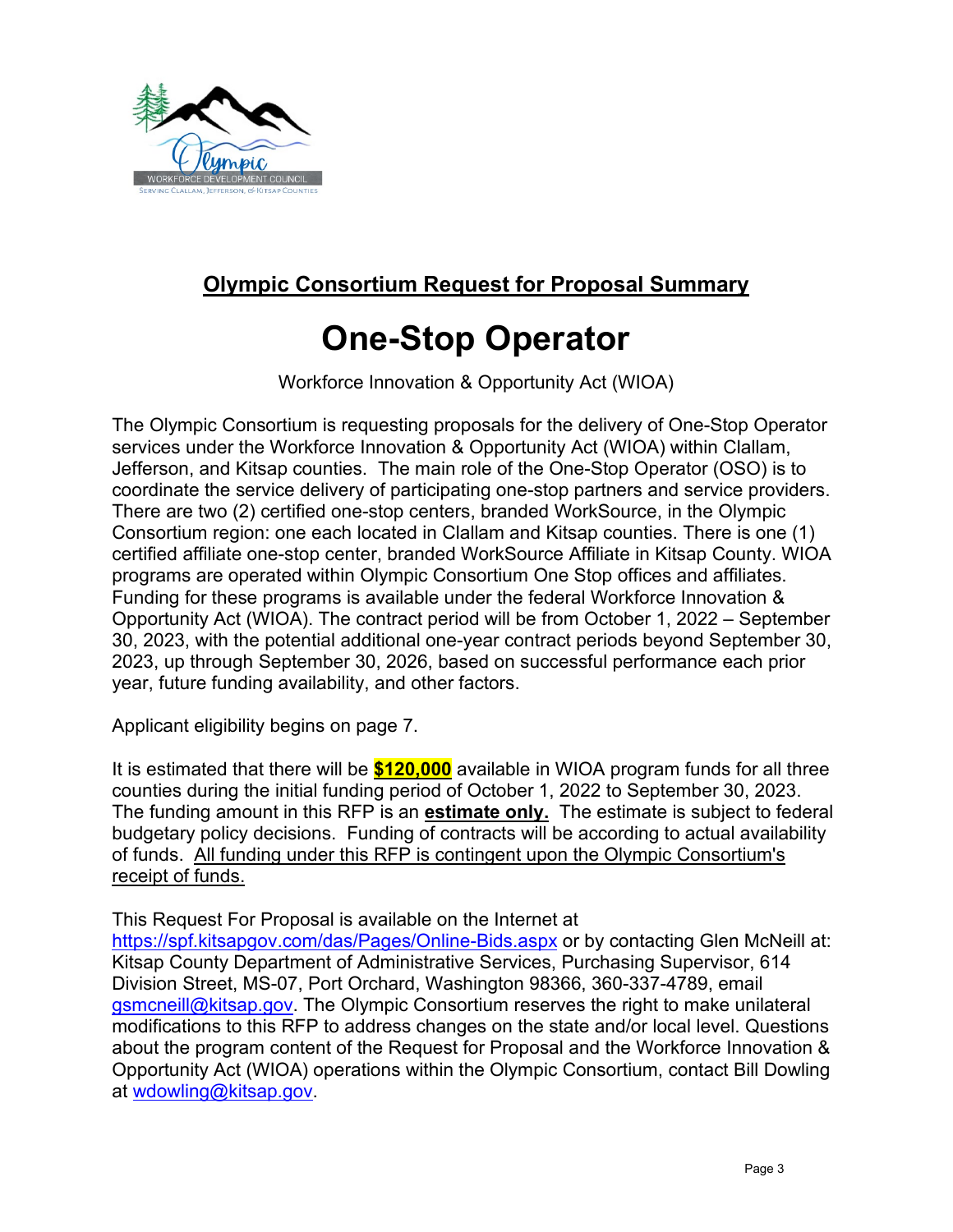

## **One-Stop Operator RFP Timeline**

<span id="page-3-0"></span>

| <b>DATE &amp; TIME</b>             | <b>ACTIVITY</b>                                                                                                                                    |
|------------------------------------|----------------------------------------------------------------------------------------------------------------------------------------------------|
| May 17, 2022                       | Release of RFP Packet for One-Stop Operator                                                                                                        |
| May 24, 2022 - $3:00 - 4:00$ p.m.  | Bidders' Conference via Zoom                                                                                                                       |
|                                    | Registration is required to attend. Click Here                                                                                                     |
|                                    | After registering, you will receive a confirmation email with the<br>meeting information. Registration closes at 5:00 p.m. on<br>Monday, May 23rd. |
|                                    |                                                                                                                                                    |
| June 27, 2022 - 3:00 p.m. Deadline | <b>Proposals Received by Kitsap County</b>                                                                                                         |
| July 5, 2022                       | Staff performs technical review and sends proposals to<br><b>Proposal Review Committee</b>                                                         |
| July 18, 2022                      | Proposal Review Committee (made up of OWDC<br>members) Evaluates Proposals and Selects Award(s)                                                    |
| July 29, 2022                      | <b>Olympic Consortium Board Reviews Proposal Review</b><br>Committee selected Award(s)                                                             |
| August 1, 2022                     | Award Notification & Action by OWDC staff on Approved<br><b>Contract Awards</b>                                                                    |
| October 1, 2022                    | <b>Program Begins</b>                                                                                                                              |
|                                    |                                                                                                                                                    |

Note: Dates are subject to change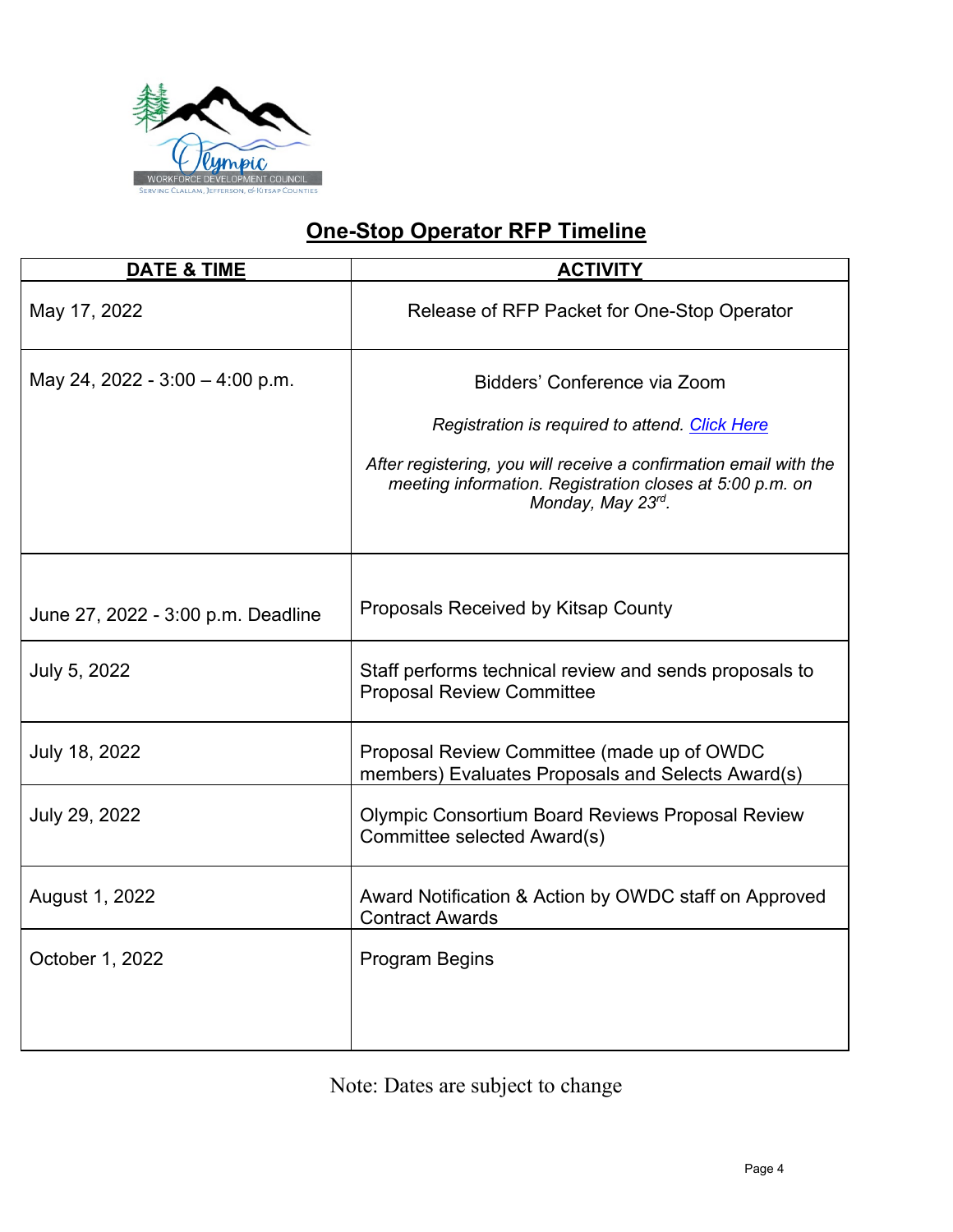

## **Workforce Innovation & Opportunity Act (WIOA)**

<span id="page-4-0"></span>The Workforce Innovation and Opportunity Act of 2014 (WIOA) established the American Job Centers (AJCs) system to provide job seekers and employers streamlined access to an array of education, training, and employment services. Mandatory partners include WIOA Title I Adult, Dislocated Worker, and Youth programs; WIOA Title II Adult Education and Family Literacy; WIOA Title III Wagner-Peyser services; WIOA Title IV Vocational Rehabilitation; and others specified in the Act. [\(TEGL 16-16](https://wdr.doleta.gov/directives/corr_doc.cfm?DOCN=8772) pg. 11)

The WIOA system is built around the following key principles:

• Increase access and opportunity, particularly for those individuals with barriers to employment, to ensure success in the labor market.

• Support the alignment of workforce investment, education, and economic development systems in support of a comprehensive, accessible, and high-quality workforce development system.

• Improve the quality and labor market relevance of workforce investment, education, and economic development efforts to provide workers with the skills and credentials necessary to secure and advance in employment with family-sustaining wages; and to provide employers with the skilled workers they need to succeed in a global economy.

• Promote improvement in the structure and delivery of services to better address the employment and skill needs of workers, job seekers, and employers.

• Increase the prosperity of workers and employers and the economic growth of communities, regions, and states, and the global competitiveness of the United States.

• For purposes of Title I, to provide workforce investment activities through statewide and local workforce development systems that increase the employment, retention, and earnings of participants and increase attainment of recognized postsecondary credentials by participants; and as a result, improve the quality of the workforce, reduce welfare dependency, increase economic self-sufficiency, meet the skill requirements of employers, and enhance productivity and competitiveness.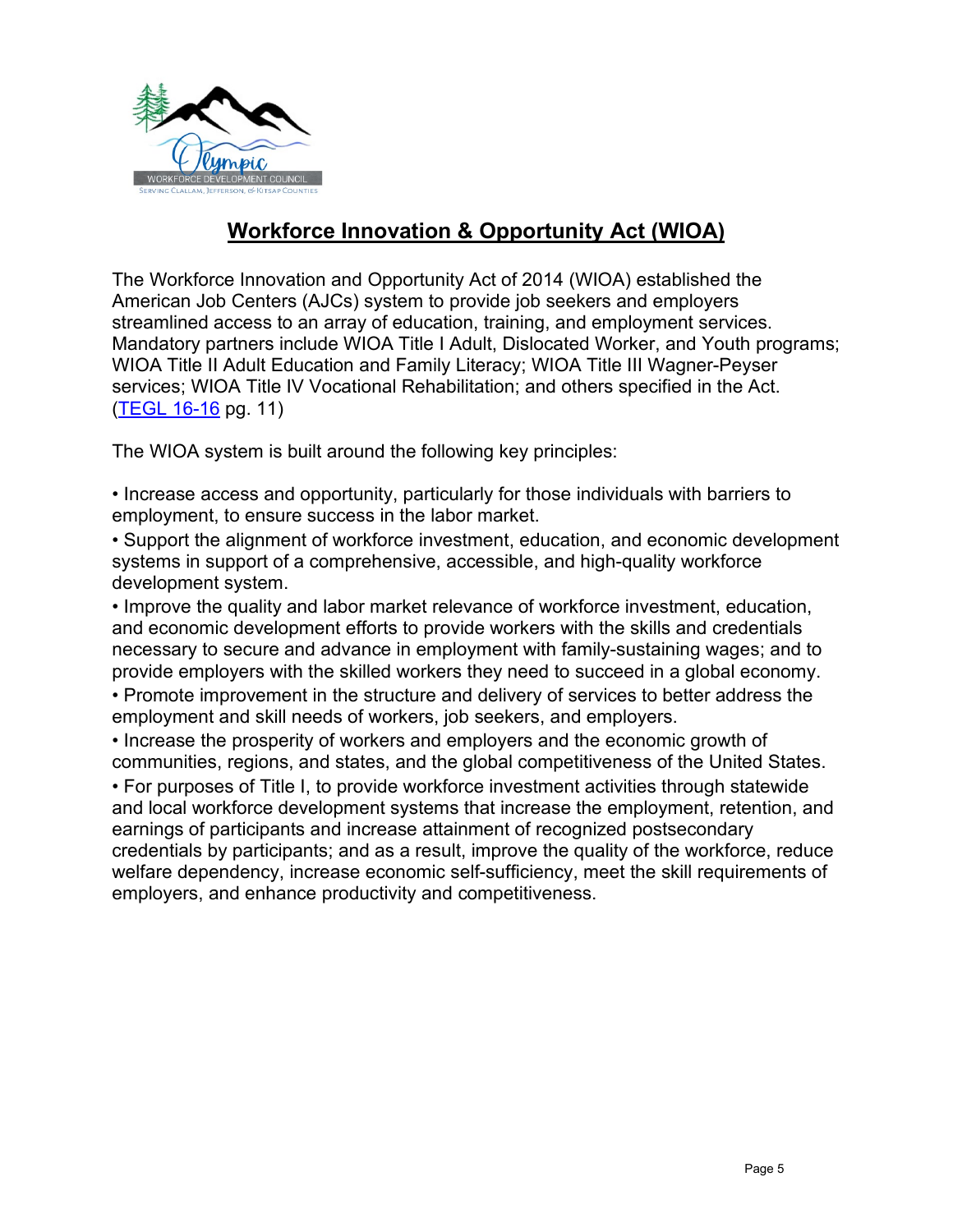

#### <span id="page-5-0"></span>**Description of the Olympic Consortium and Olympic Workforce Development Council**

The counties of Clallam, Jefferson, and Kitsap have been designated as a Workforce Development Area under the Workforce Innovation & Opportunity Act (WIOA) by the Governor of the State of Washington. The three counties have established the Olympic Consortium for the purpose of planning and operating a comprehensive employment and training system for disadvantaged youths and adults, and dislocated workers residing within the three-county area. The nine county commissioners form the Olympic Consortium Board. The Olympic Workforce Development Council (OWDC) was established by the Olympic Consortium Board to participate with the local governments in the design and implementation of WIOA programs. The Kitsap County Board of Commissioners was selected by the Consortium and the Workforce Development Council as the Grant Recipient for all WIOA programs within the three counties.

Through its authorizing federal legislation, WIOA, and in partnership with local elected officials, the OWDC is responsible for oversight of the regional workforce development system, including the one-stop centers and the affiliated site. The OWDC responsibilities to the one-stop system operations are as followed:

- Accessibility for persons with disabilities.
- Business and employer engagement.
- Career pathways development.
- Conduct workforce research and regional labor market analysis.
- Convening regional workforce system stakeholders.
- Coordination with postsecondary education providers for workforce development efforts and related programming.
- Selection and oversight of One-Stop Operator.

The OWDC strategically oversees the quality and design of the local workforce development system to ensure employment and training services are available through multiple service providers and are integrated through a one-stop delivery system that supports accessible, high-quality services for job seekers and businesses.

## **Delivery of Services**

<span id="page-5-1"></span>The Olympic Consortium has established three (3) service delivery locations; one (1) comprehensive WorkSource center in Clallam, one (1) comprehensive WorkSource center in Kitsap, and one (1) WorkSource Affiliate office in Port Orchard. All contractors operating programs under WIOA are located at these locations. WIOA funding has been obligated for the rent and operational costs of the Clallam, Kitsap, and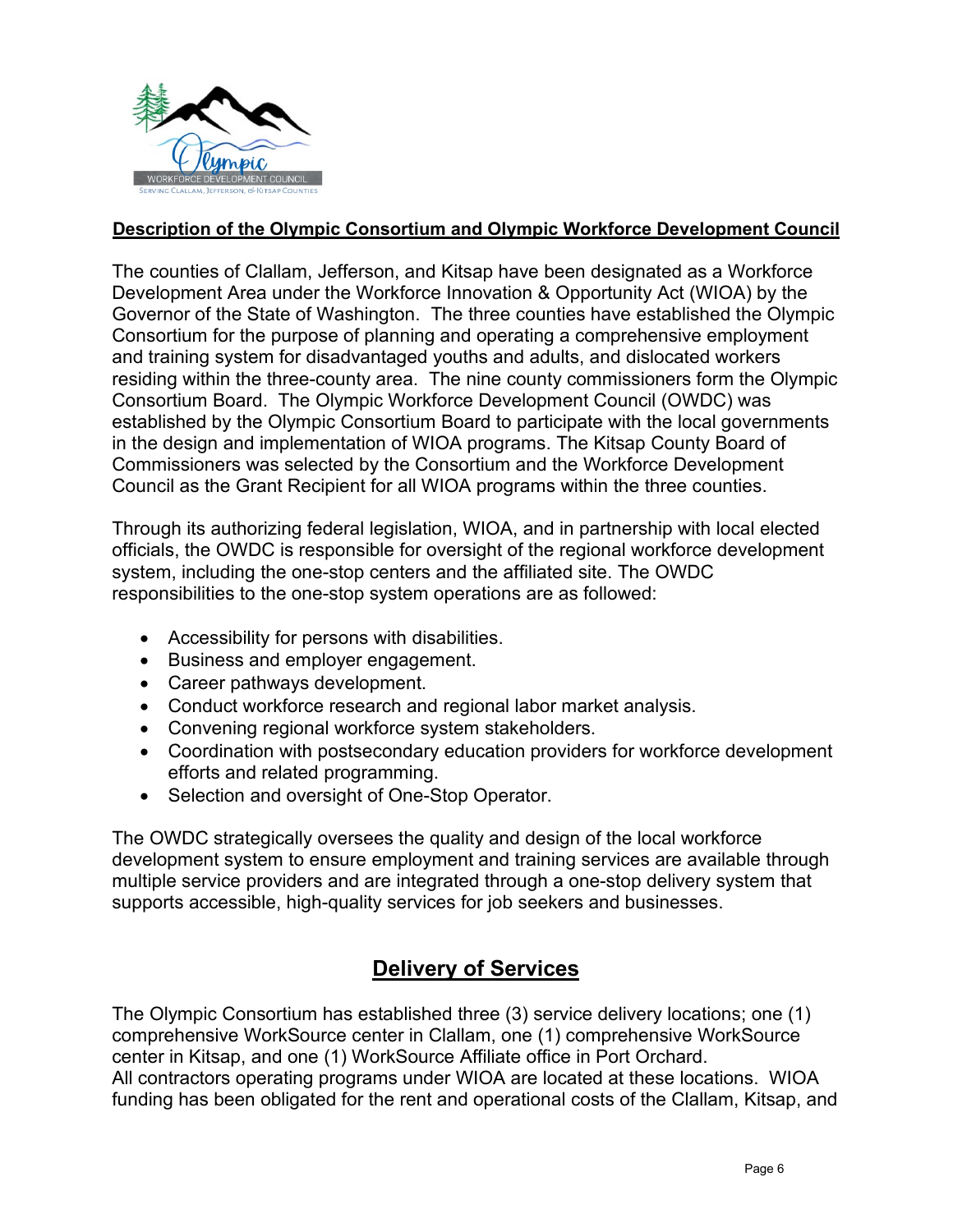

Port Orchard locations. The Consortium delegates authority to contractors to determine eligibility for applicants to WIOA programs through the RFP process. The One-Stop Operator will have office space in the WorkSource Kitsap center.

## **Eligible Applicants**

<span id="page-6-0"></span>An entity (public, private, or nonprofit), or consortium of entities (including a consortium of entities that, at a minimum, includes 3 or more of the One Stop partners described in subsection (b)(1), of demonstrated effectiveness, located in the local area, which may include:

- An institution of higher education;
- An employment service State agency established under the Wagner-Peyser Act on behalf of the local office of the agency;
- A community-based organization, nonprofit organization, or intermediary;
- A private-for-profit entity
- A government agency; and
- Another interested organization or entity, which may include a local chamber of commerce or other business organization, or a labor organization.

EXCEPTION. Elementary schools and secondary schools shall not be eligible for designation or certification as One-Stop Operators, except that nontraditional public secondary schools and area career and technical education schools may be eligible for such designation or certification.

#### **A. Conflict of Interest and Service Provider Firewall**

Any entity or consortium serving as the One-Stop Operator that also serves in a different role within the one-stop delivery system must establish and demonstrate sufficient firewalls and conflict of interest policies and procedures. These policies must be compatible and coordinated with similar OWDC policies and procedures and must conform to the specifications of 20 CFR section 679.430. Each bidder shall be required to acknowledge that it has no conflict of interest, as defined in the OWDC policy [1300POL Conflict of Interest.](https://www.kitsapgov.com/hs/OWDCDocuments/Policy/1300POL%20Conflict%20of%20Interest.pdf)

Any entity which currently provides WIOA funded services within the Consortium One-Stop delivery system must provide a Firewall Agreement addressing firewalls and internal controls to assure the entity is able to compete for either function without bias and is able to oversee, monitor, and evaluate the performance of the service provider as oart of the one-stop operator.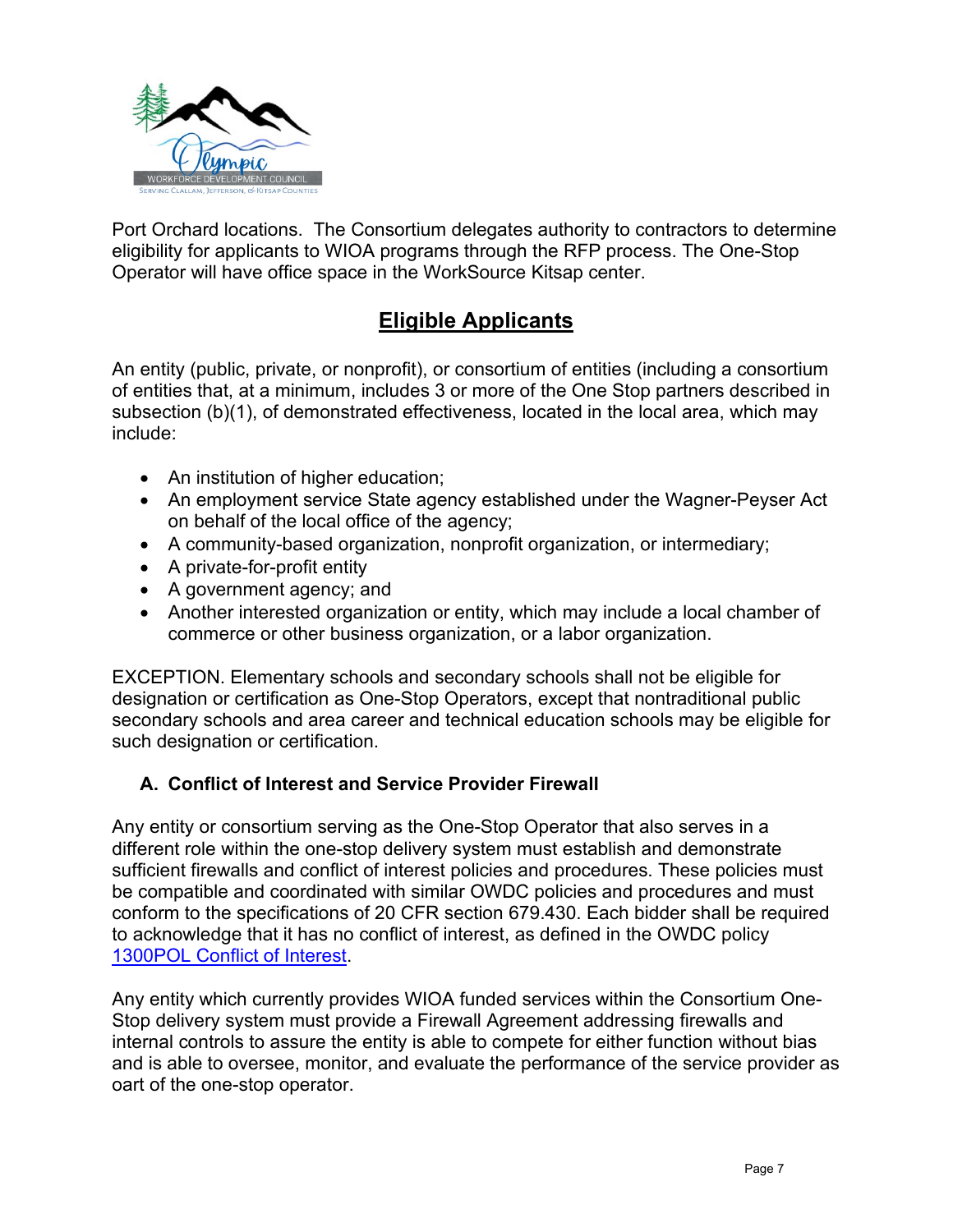

## **One-Stop Operator Roles and Responsibilities**

<span id="page-7-0"></span>*Background – One-Stop Operator Role*

The Workforce Innovation and Opportunity Act (WIOA) requires each local workforce board select, through a competitive procurement process, a One-Stop Operator (OSO). WIOA, Section 121 (d), The required role "Operator" is defined in federal law as "coordinating service delivery of the required one-stop partners and service providers." Code of Federal Regulations, Section 678.620, Additional duties may be assigned by the local board, but boards are not required to do so.

The One-Stop Operator plays a critical role in supporting the local workforce system by coordinating with diverse partners to achieve its service delivery vision and performance goals. Additionally, the Operator will be responsible for development and on-going functioning of the Olympic Consortium Workforce Development Area's One Stop delivery system and center(s). Responsibilities include but are not limited to the following:

#### *System Integration*

- Support the integration of services between the four core WIOA Partners (WIOA Title 1, Adult Education, Vocational Rehabilitation, and Wagner-Peyser Employment Services) in the One-Stop System and Center(s).
- Emphasize and prioritize equity in service delivery strategies.
- Encourage partner collaboration including continuously striving to achieve shared ownership for success of the customer and the system.
- Promote and maintain a culture of customer focus and high performance.
- Ensure system partners are achieving and upholding their responsibilities as defined in the Memorandum of Understanding.
- Help implement a formal referral process for services within and outside of the Center(s).
- Facilitate system-wide focus on performance management including system performance goals and WIOA performance measures.
- Develop and implement a system to gather, analyze, and report performance of core partners, center processes, and system services.
- Collaborate with Business Services Team as it pertains to the One-Stop system services.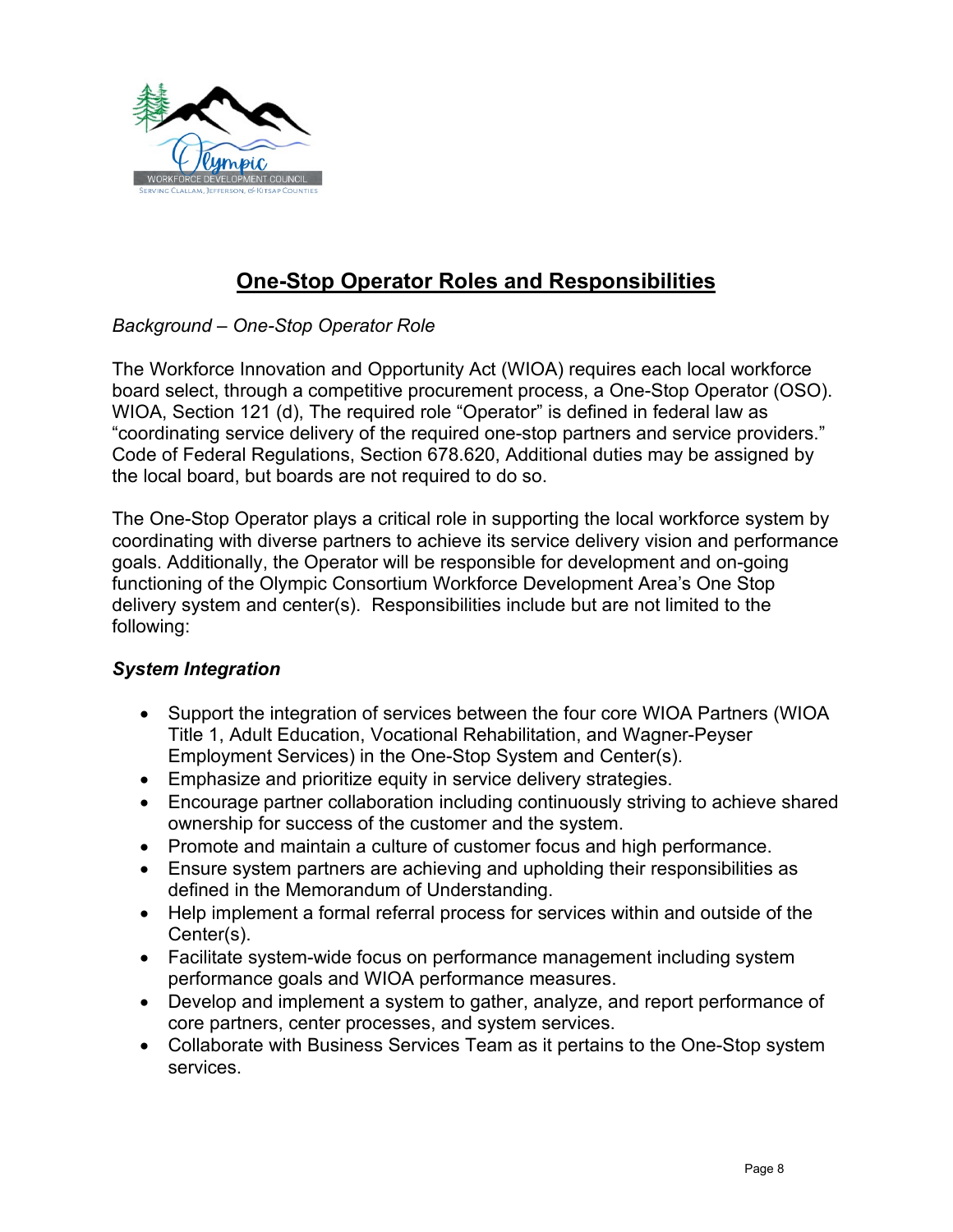

• Coordinate customer satisfaction system, to measure different aspects of the customers experience.

#### *Leadership and Social Engagement*

- Be knowledgeable of the mission and performance standards of all partners and facilitate cross-training among all staff and a common performance management system.
- Develop processes to monitor that all customers receive appropriate, timely, and effective WIOA services.
- Evaluate customer needs and satisfaction data to continually refine and improve service strategies.
- Provide guidance on the development of a broad range of employment and training services to meet the needs of individuals and employers to be provided in the One-Stop system.
- Help implement a formal referral process for services within and outside of the Center(s).
- Engage new partners and relationships as necessary to advance an inclusive, integrated service delivery system.

#### *Operational Administration and Reporting*

- Facilitate and support partnership teams to build competence and capacity for partners in implementing the OWDC's vision for the system.
- Assure partners understand their roles in accordance with local protocols.
- Ensure compliance with all State and local policies and procedures relative to the One-Stop System.
- Facilitate completion of OWDC WorkSource Certification Application, ensuring activities are in support of program integration and continuous quality improvement initiatives.
- Lead the One-Stop Site Certification process.
- Prepare and submit monthly and quarterly reports for the Workforce Investment Board.
- Conduct monthly meetings with representatives of the service providers in the One-Stop System.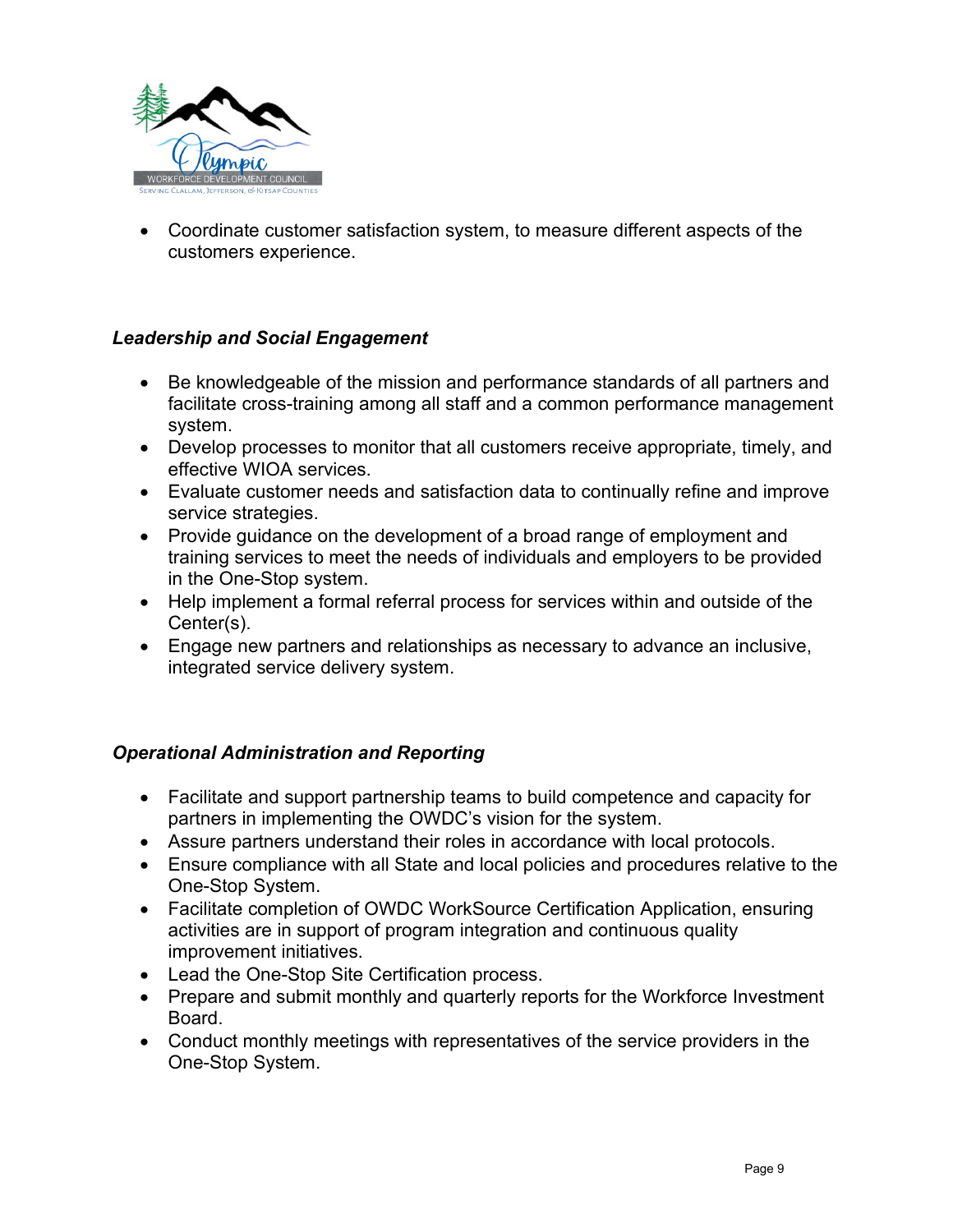

#### *Physical location*

- Responsible for physical space planning, maintenance, and upkeep at the Olympic Consortium One Stop Center(s).
- Approve all changes in advance and in writing for office furniture, office equipment, and IT hardware and software. It is understood that reasonable accommodations and federal or state mandated changes cannot be denied by the operator.
- Enforces One Stop Center facility standards with respect to customer service.

### **Proposal Requirements & Submission Instructions**

<span id="page-9-0"></span>Please ensure that the box or envelope has this address clearly marked on it. **Applications must be received BY 3:00 p.m., Monday, June 27, 2022**

All proposals must meet the following criteria:

- Any eligible proposer who has previously operated WIOA programs must be able to demonstrate, when requested, that they satisfactorily met WIOA contract performance standards.
- All proposals will offer One-Stop operator services as defined by the Workforce Innovation & Opportunity Act (WIOA).
- All proposed programs will be located at a Consortium WorkSource One Stop and/or Affiliate office.

#### **A. Submission & Copies**

Bids shall be submitted to the Purchasing Supervisor in a sealed envelope or package provided by the Bidder and identify the: 1) Bidder's name and address, 2) Solicitation name and number, and 3) submittal date clearly identified on the outside of the envelope or package. The Bidder is to return all exhibits and addenda signed by a person authorized to sign on behalf of the Bidder. Unsigned bids may be rejected by the County as incomplete. Bidders shall submit: one (1) original, marked "original", two (2) hard copies, and one (1) electronic copy of their bid with their submittal. Bids submitted by email or fax will not be considered.

#### **B. Acceptable Formats**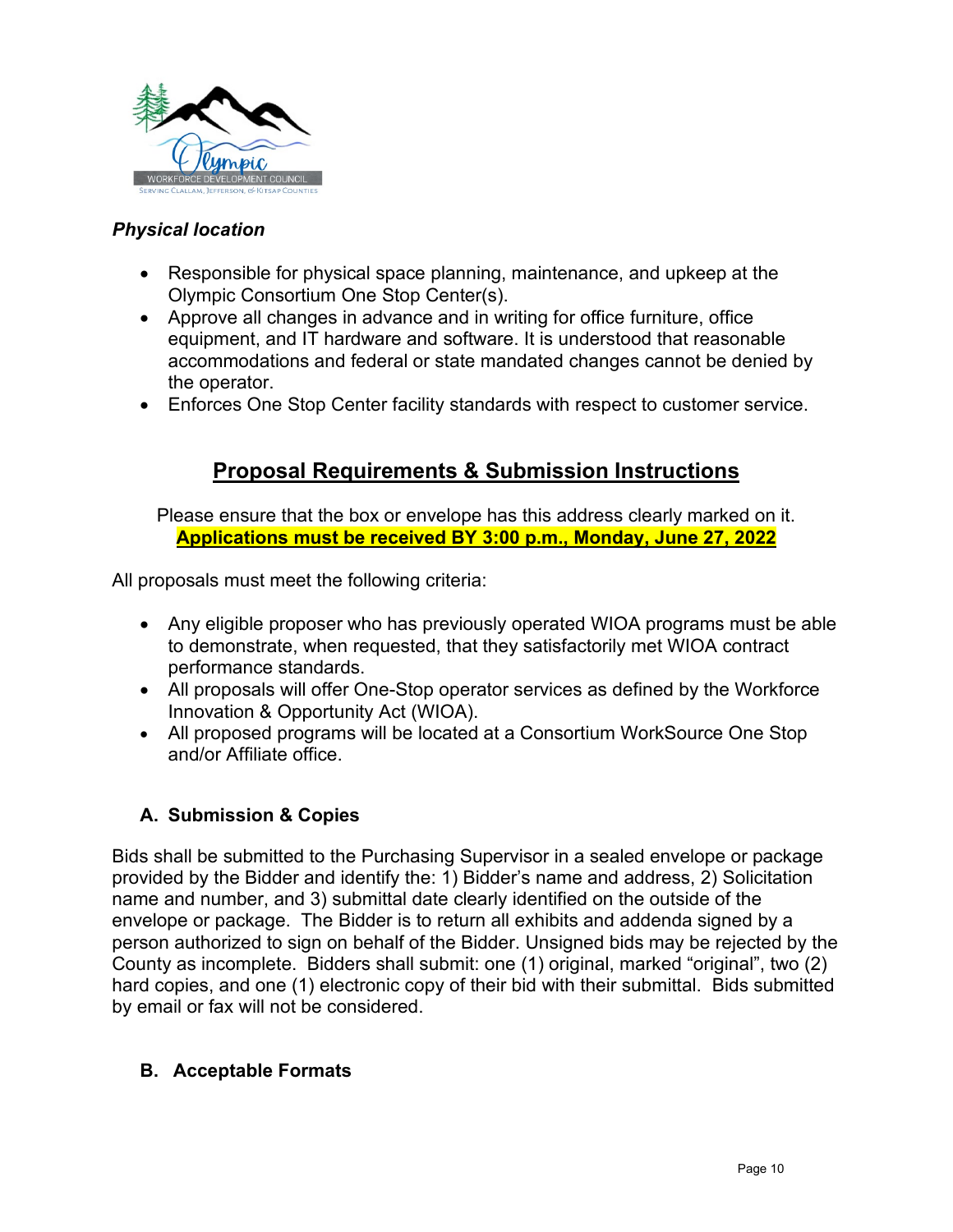

Electronic files shall be submitted in a format acceptable to the County. Acceptable formats include .DOC and .DOCX (Microsoft Word), .XLS and XLSX (Microsoft Excel), PPT and PPTX (Microsoft PowerPoint), and .PDF (Adobe Acrobat).

Glen McNeill , Purchasing Supervisor Glen McNeill, Purchasing Supervisor Kitsap County Purchasing Office Kitsap County Administration Building 614 Division Street, MS-7 Purchasing Office – Fourth Floor Port Orchard, WA 98366 619 Division Street

**Please submit by mail to: OR For hand delivery, express, or courier:** Port Orchard, WA 98366

Direct requests to submit files in another format to the Purchasing Supervisor, [Purchasing@co.kitsap.wa.us](mailto:Purchasing@co.kitsap.wa.us)

#### **C. RFP Questions**

Direct specific RFP questions to: Glen McNeill, Purchasing Supervisor, Email address: [Purchasing@co.kitsap.wa.us](mailto:Purchasing@co.kitsap.wa.us)

#### **D. Proposal Format**

To be considered, proposers must supply all the information requested. The proposal **must** contain the following sections in order:

- 1. Proposal Cover Sheet (Attachment A).
- 2. Organizational Capability Narrative (limited to 5 typed pages using 12-point font).
- 3. Program Narrative (limited to 10 typed pages using 12-point font).
- 4. Budgets (Attachments B-1 and B-2).
- 5. Risk Assessment (limited to 2 typed pages using 12-point font).
- 6. Debarment/Suspension Certificate (Attachment C).
- 7. Certification Regarding Lobbying (Attachment D).

#### **E. Proposal Contents**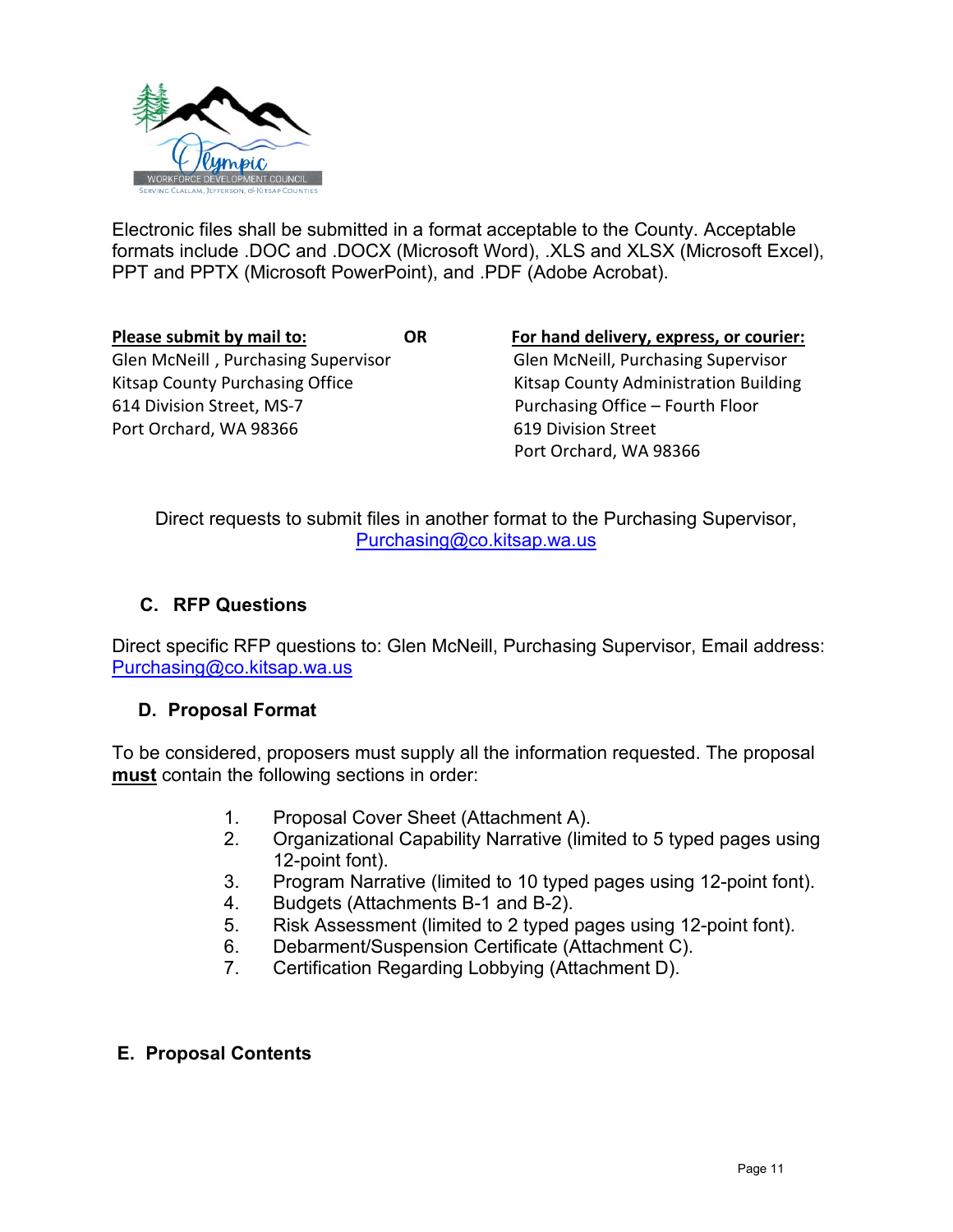

The proposal content requirements follow. Proposals will be selected for funding based on the information provided and funding will be contingent on successful negotiations with the applicant and the provision of supplementary information.

All costs reflected in the budget must be necessary and reasonable. Costs may include, but are not limited to, staff salaries and benefits, equipment expenses, travel expenses, other costs associated with the provision of training, and facilities and supplies.

A budget narrative must be submitted for the proposal. This narrative must include a detailed description of each line item. Use Attachment B-2 for this item.

All responses must contain sufficient information necessary to thoroughly describe the program design and operation.

- 1. Proposal Cover Sheet (Attachment A)
- 2. Organizational Capability (Limited to 2 pages) Briefly describe the purpose, activities, and services of your organization. Describe how this proposal connects to your mission and organizational goals. Describe how your agency's experience would support the delivery of comprehensive Workforce Innovation & Opportunity Act and/or Workforce Investment Act job training services. Indicate the number of years your organization has been in business. List the group/populations you serve. List all staff and their role/position with respect to this proposal.
- 3. Narrative Content (Limited to 10 Pages) Describe your strategy and method for implementing the One-Stop Operator Roles and Responsibilities outlined in the One-Stop Operator Roles and Responsibilities section on pages 8 and 9. Identification of any new or innovative initiatives designed to improve the One-Stop system/center outcomes. Include a description of both initial implementation activities and on-going operational functions.
- 4. Budget (Attachment B-1 and B-2) Provide a separate budget for the One-Stop Operator activities being proposed. Contractors will receive reimbursement for actual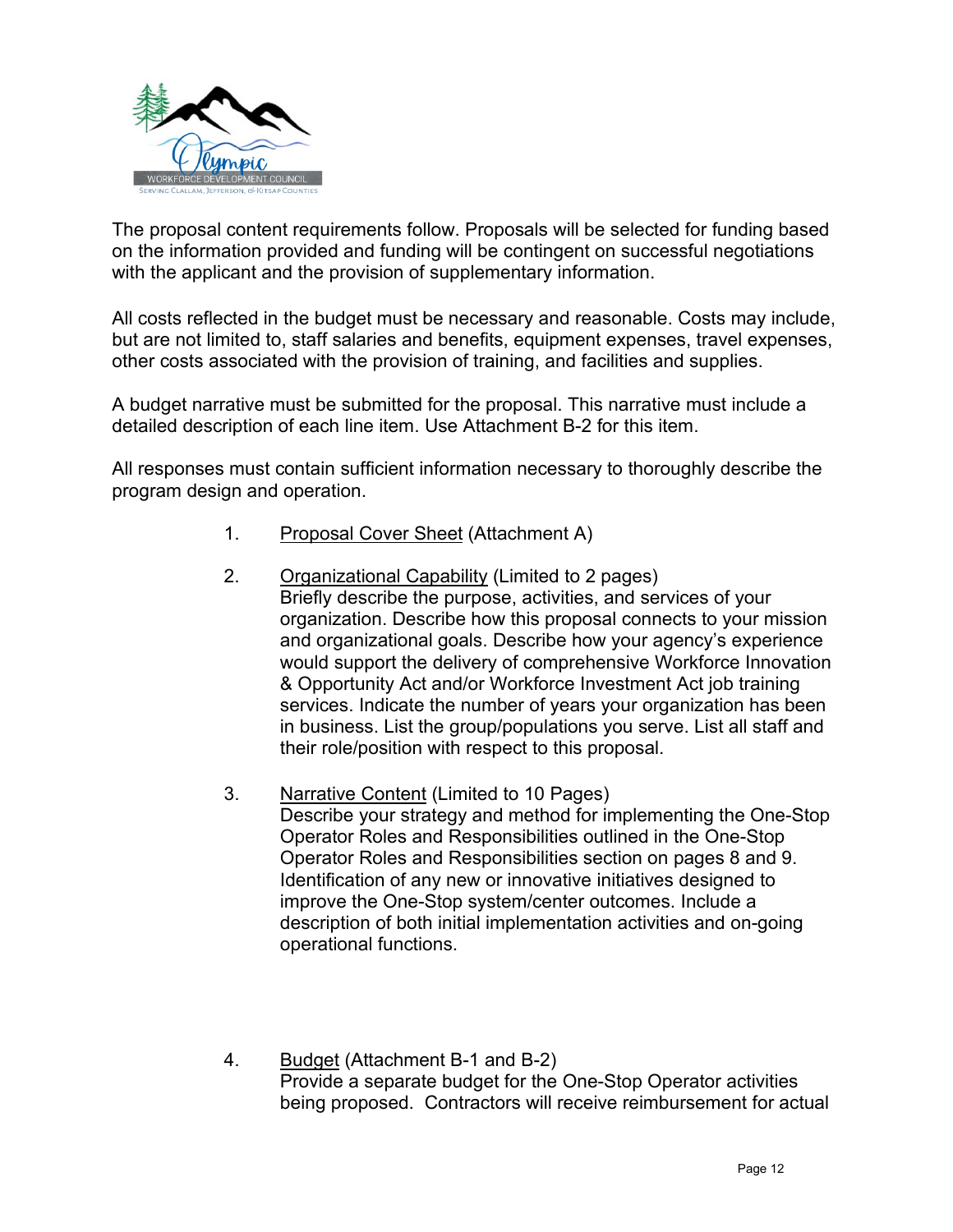

allowable costs of operating the program. The Contractor will bill only for actual and accrued costs to meet immediate cash needs. All costs associated with contract payments will be supported by original documentation charged to appropriate cost classifications and subject to audit.

Each bidder will complete the proposed budget form (Attachment B-1) and budget narrative form (Attachment B-2). Instructions on how to fill out the forms follow:

- a. Proposer Type in the name of the agency submitting the proposal.
- b. Budget by Quarters For each applicable budget line (Attachment B-1) item, fill in the budget amount for each quarter.
- c. Budget Narrative Fill out the corresponding budget narrative pages (Attachment B-2). For each account title used on the budget, there must be a narrative that describes how the budget total was arrived at.
- 5. Risk Assessment (limited to 2 pages)
	- a. Describe the experience your organization has in maintaining, tracking, and reporting the use of federal dollars.
	- *b.* Provide a copy of current liability insurance for all entities requesting funding under this proposal. (*Does not count toward page limit)*
	- c. Provide fiscal audits for your organization for the last two (2) years. Disclose any unresolved audit findings for your organization. If your organization is subject to state, federal, or local monitoring, please provide copies of workforce related monitoring reports of the last two (2) years, disclosing any findings. *(Does not count toward page limit)*
	- *d.* If applicable, a copy of your indirect cost rate negotiated with a federal or state cognizant agency. *(Does not count toward page limit)*
	- *e.* If applicable, Firewall Agreement. *(Does not count toward page limit)*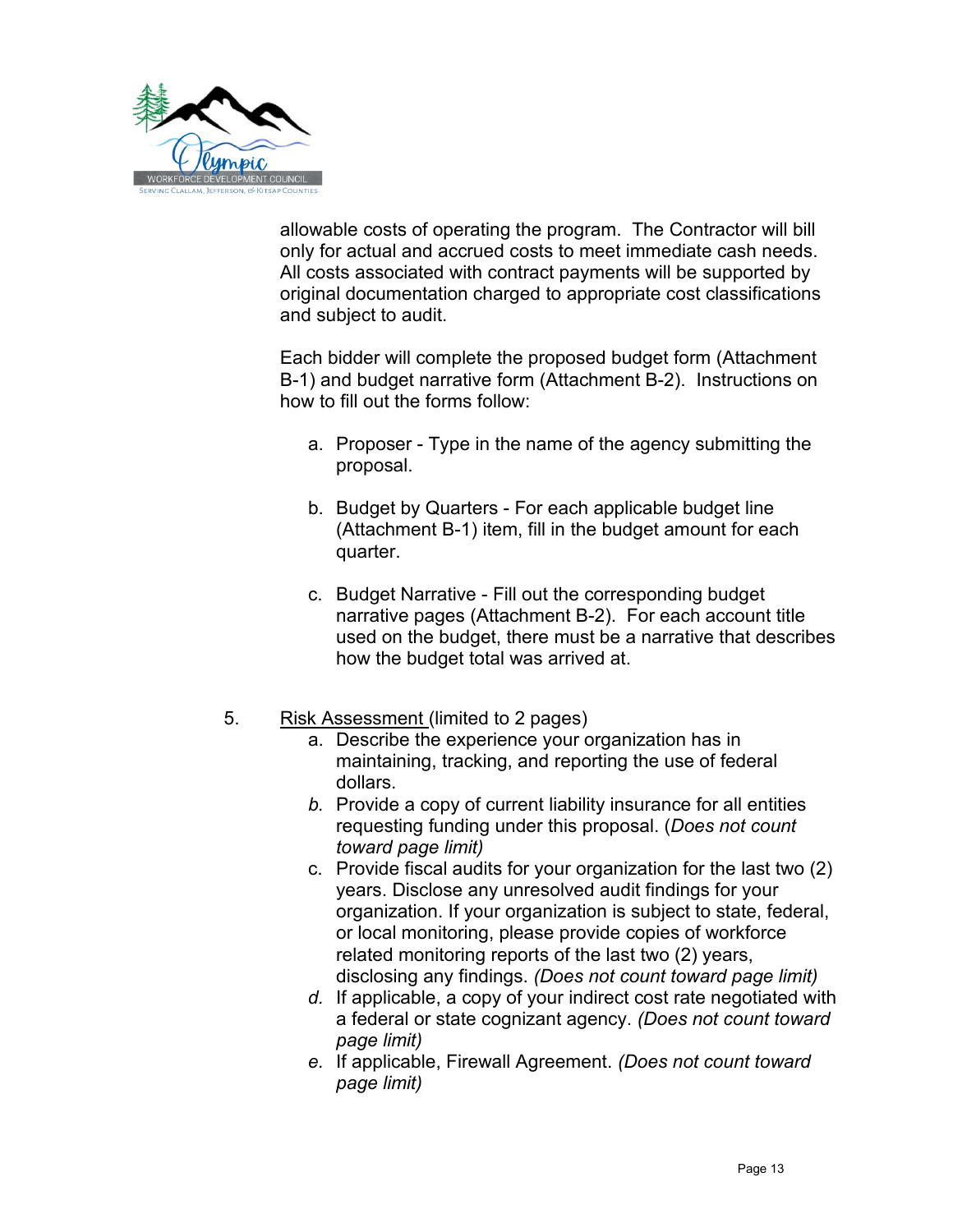

- 6. Debarment/Suspension Certificate: (Attachment C) Sign and date in the appropriate places on the form.
- 7. Certification Regarding Lobbying: (Attachment D) Sign and date in the appropriate placed on the form.

## **Proposal Requirements**

### <span id="page-13-0"></span>**A**. **Authorship**

Proposals developed with the assistance of organizations or individuals outside the bidder's own organization should be identified. No contingent fees for such assistance will be allowed to be paid under any contract or grant resulting from this RFP. All proposals submitted become the property of the Consortium, and it is understood and agreed that the bidder claims no proprietary rights to the ideas contained therein.

#### **B. Independent Price Determination**

The proposer guarantees that in connection with this proposal the prices and/or cost data have been arrived at independently, without consultation, communication, or agreement for the purpose of restricting competition. This section does not preclude or impede the formation of a consortium of agencies which intend to respond to this RFP.

#### **C. Subcontracting**

Proposers must include any plans for subcontracting of services or activities of the program. It is understood that the contractor(s) is held responsible for the satisfactory accomplishment of the service or activities included in such subcontract. The Consortium reserves the right to approve all subcontractors.

#### **D. Rejection of Proposal**

No applications (Proposals) submitted under this Request for Proposals (RFP) will be returned for correction or clarification. If the application is incomplete, it will be rejected. Verbal, alternative, and late proposals will not be considered for selection. The Consortium reserves the right to accept or reject any or all proposals received because of this RFP, to negotiate with all qualified sources, or to cancel in part, or in its entirety, this RFP if it is in the best interest of the Consortium to do so.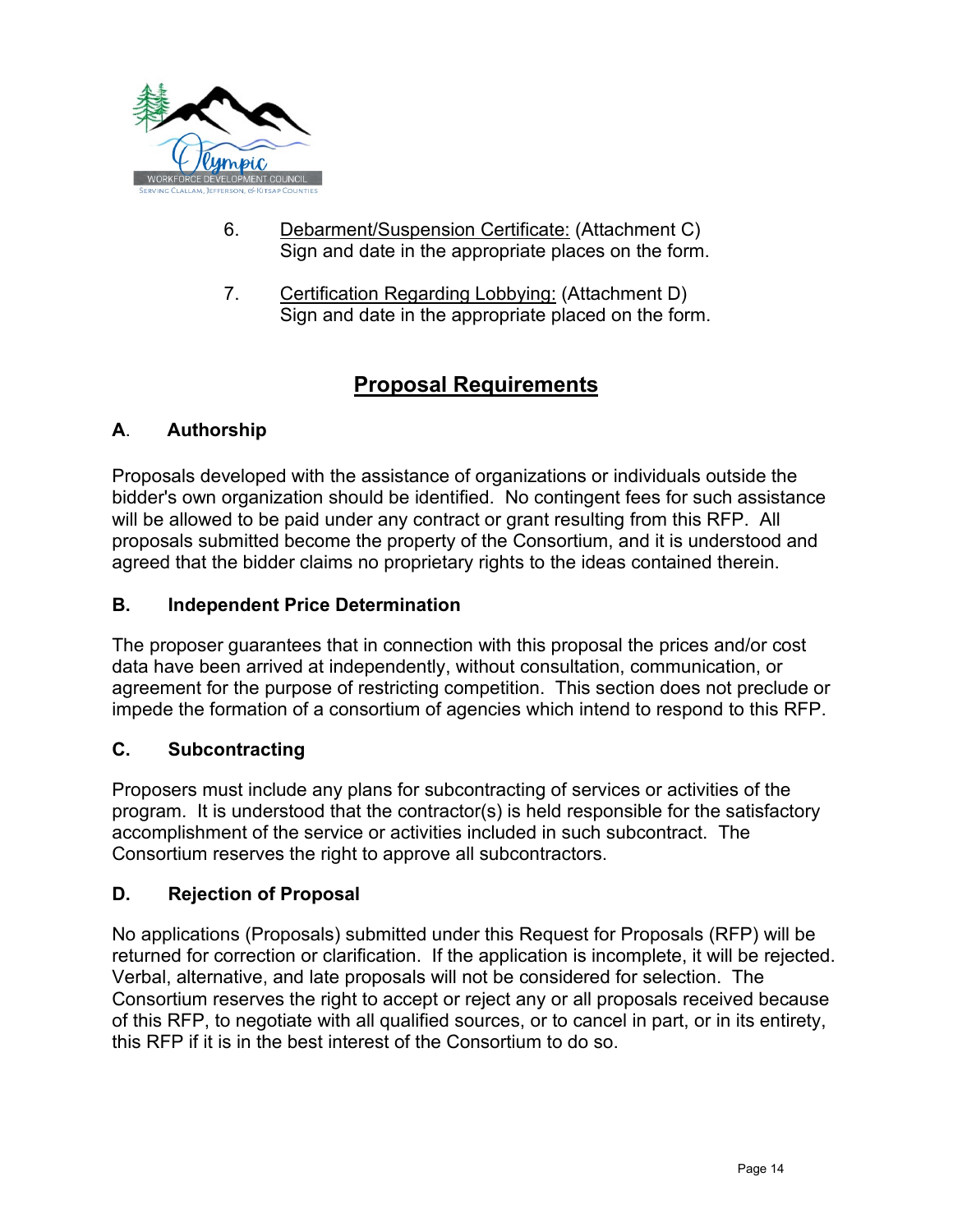

#### **E. Withdrawals**

A submitted application may be withdrawn prior to the proposal submission deadline. A written request to withdraw the proposal must be submitted to the Consortium. If a bidder does not withdraw a proposal by the submission deadline, the proposal becomes property of the Consortium and may be subject to public disclosure according to the Freedom of Information Act.

#### **F. Appeal Process**

Any agency may appeal the selection of proposals by filing a complaint under the Consortium's [Complaint & Grievance policy.](https://www.kitsapgov.com/hs/OWDCDocuments/Policy/1100POL%20Complaint%20and%20Grievance%20Policy.pdf) Filing procedures may be obtained from the Consortium upon request.

#### **G. Cancellation of Award**

The Olympic Consortium reserves the right to cancel an award immediately if new WIOA regulations or Department of Labor policy determinations make it necessary to substantially change the project purpose or content or prohibit such a project.

#### **H. Price Warranty**

The proposer warrants that the rates quoted for services in response to this RFP are not unreasonably greater than the rates for the same services performed by the same individuals under any other existing contracts or grants.

#### **I. Waivers**

The Consortium reserves the right to waive specific terms and conditions contained in this Request for Proposals. It shall be understood that any proposal is predicated upon the acceptance of all terms and conditions in the RFP unless the proposer has obtained such a waiver.

#### **J. Nondiscrimination in Programs and Employment**

The Olympic Consortium is an equal opportunity employer/program. Auxiliary aids and services are available upon request to individuals with disabilities. Washington Relay:711

As a condition to the award of financial assistance under WIOA from the Department of Labor, the proposer assures, with respect to operation of the WIOA-funded program or activity, that it will comply fully with the nondiscrimination provisions of the Workforce Innovation & Opportunity Act (WIOA), including the Nontraditional Employment for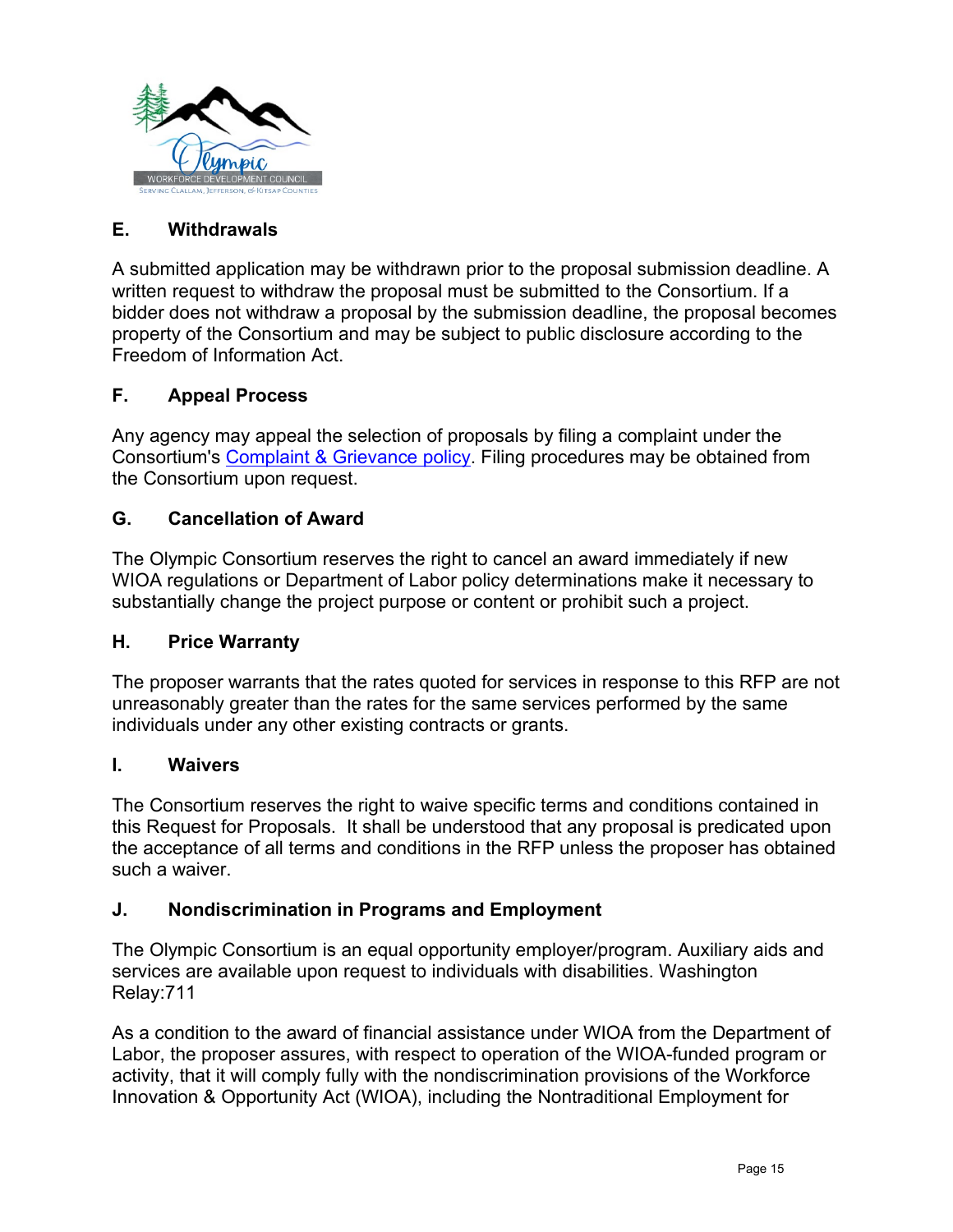

Women Act of 1991; title VI of the Civil Rights Act of 1964, as amended; section 504 of the Rehabilitation Act of 1973, as amended; the Age Discrimination Act of 1975, as amended; title IX of the Education Amendments of 1972, as amended; and with all applicable requirements imposed by or pursuant to regulations implementing those laws, including but not limited to 29 CFR part 34. The United States has the right to seek judicial enforcement of this assurance.

The proposer agrees to provide equal opportunity in the administration of the contract, and its subcontracts, purchase orders or other agreements, and in the delivery of services to applicants/participants.

The proposer agrees to make every feasible effort to remove artificial barriers to employment, including, but not limited to, the elimination of sex stereotyping in employment and architectural barriers for the handicapped. Every effort shall be made to employ members of the eligible population in the staffing and administration of the project.

#### **K. Addenda to the Request for Proposals**

In the event it becomes necessary to revise any part of this RFP, addenda will be provided to all proposers who received the RFP.

#### **L. Publicity**

No informational pamphlets, notices, press releases, research reports, or similar public notices concerning this proposal will be released by the proposer without obtaining prior written approval of the Olympic Consortium.

#### **M. Limitation**

This Request for Proposals does not commit the Consortium to award a contract, to pay any costs incurred in the preparation of a proposal to this request, or to procure or contract for services or supplies.

#### **N. Signature**

The proposal shall be signed by an official authorized to bind the bidder and shall provide the following information: name, title, address, and telephone number of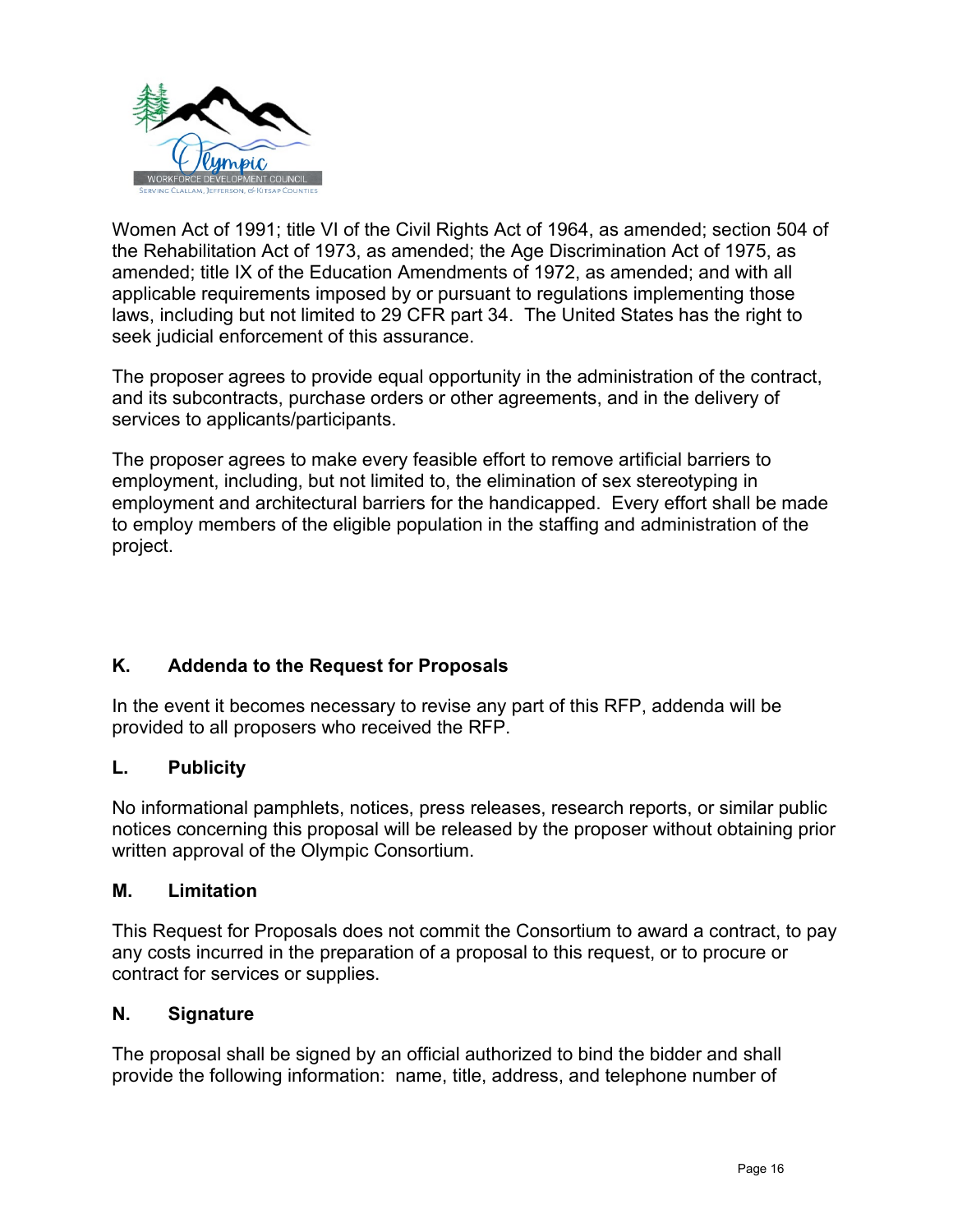

individual(s) with authority to negotiate and contractually bind the bidder, and who may be contacted during the period of proposal evaluation.

#### **O. Contract Award**

The Consortium may award a contract based on proposals received; therefore, each proposal should be submitted in the most favorable terms from a budgetary, technical, and programmatic standpoint. The Consortium reserves the right to request additional data, discussion, or presentation in support of written proposals.

### **Selection Criteria**

#### <span id="page-16-0"></span>**Basic Minimum Criteria**

The staff of the Olympic Consortium will review each proposal received by the closing date and time. Proposals that do not meet the closing date and time requirements will be returned unopened to the bidder. Proposals that:

a) do not comply with the requirements of the RFP and/or,

 b) do not demonstrate an understanding of the objectives of the RFP, will be judged non-responsive and disqualified from further consideration.

#### **Evaluation Process**

An evaluation committee will be formed and comprised of a minimum of four (4) members of the OWDC and/or community members who have no fiduciary interest or conflict of interest, perceived or real, in bidding for the One-Stop Operator. Evaluation Committee members will review and score proposals according to the criteria and assigned point specified below. The Consortium retains the right to request additional information from bidders.

The evaluation committee scores will be calculated, and scores will be used as a guide for discussion and selection of successful bidder. The successful bidder will be notified by the OWDC no later than August 1, 2022.

Each complete and compliant RFP response received by the deadline will be scored on a weighted rating model with point values assigned as follows: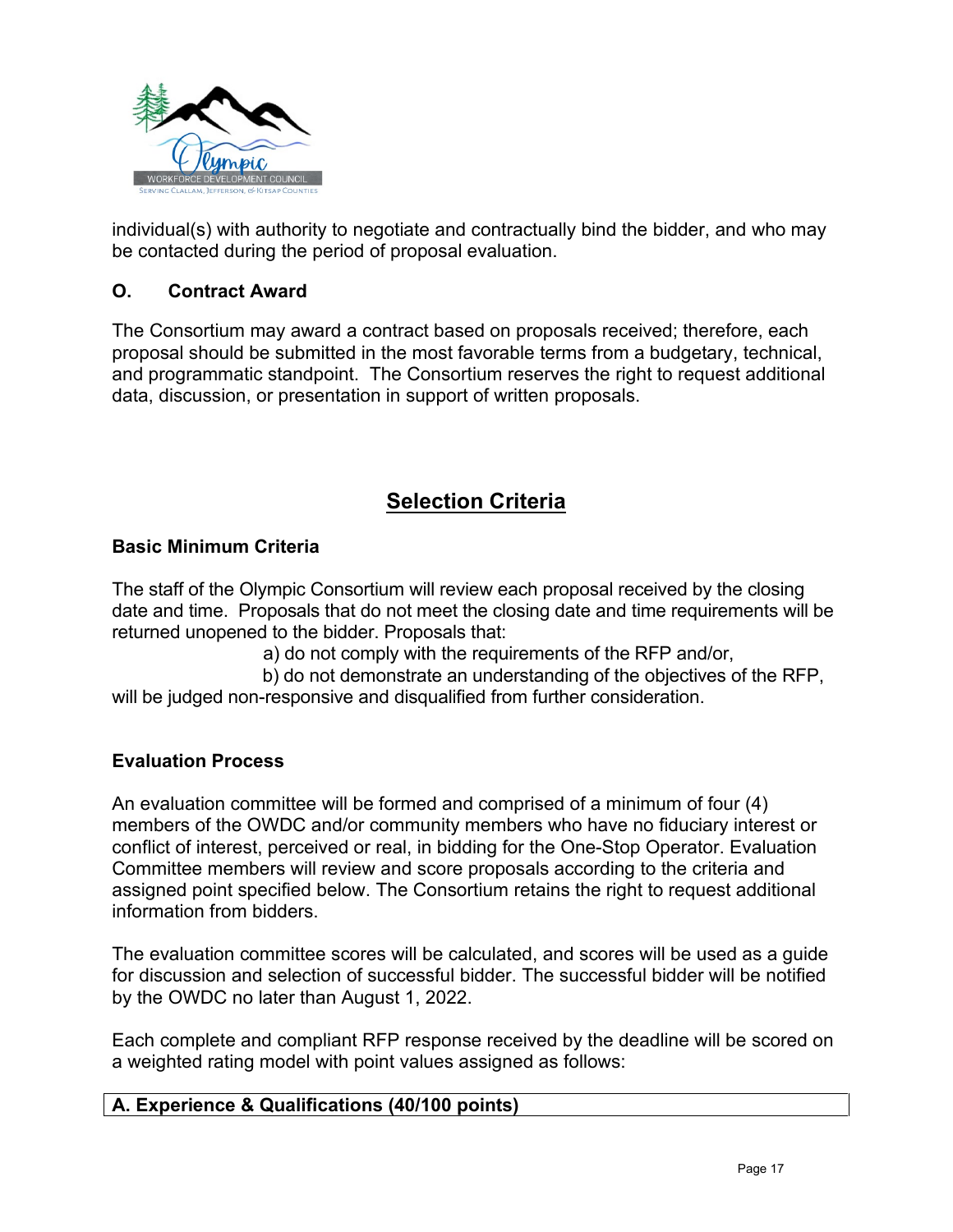

Does the proposal show experience in similar activities described in the RFP and understanding of the Olympic Consortium, Olympic Workforce Development Council, or other workforce development programs/agencies?

Does the personnel assigned to the contract demonstrate an understanding of the One-Stop Operator role and responsibilities within the Consortiums workforce development system?

#### **B. Proposed Approach (40/100 points)**

Does the proposal demonstrate an understanding of partnership development and coordination, and will the ideas and strategies identified strengthen the Consortiums workforce partnerships?

Are specific approaches identified to remedy service delivery gaps?

Is the timeline of key activities in each quarter realistic and sufficiently detailed?

#### **C. Proposed Budget (20/100 points)**

Is the proposed budget competitive and reasonable?

## **General Agreement**

#### <span id="page-17-0"></span>**SECTION I. CONTRACTOR REQUIREMENTS**

*A. Authority*

Contractor possesses legal authority to apply for the funds covered under this contract.

#### *B. Assignment/ Subcontract*

- 1. Contractor shall not assign its rights and/or duties under this contract without the prior written consent of the Consortium.
- 2. Contractor shall obtain written approval from the Contract Administrator, provided, however, that approval shall not be unreasonably withheld, prior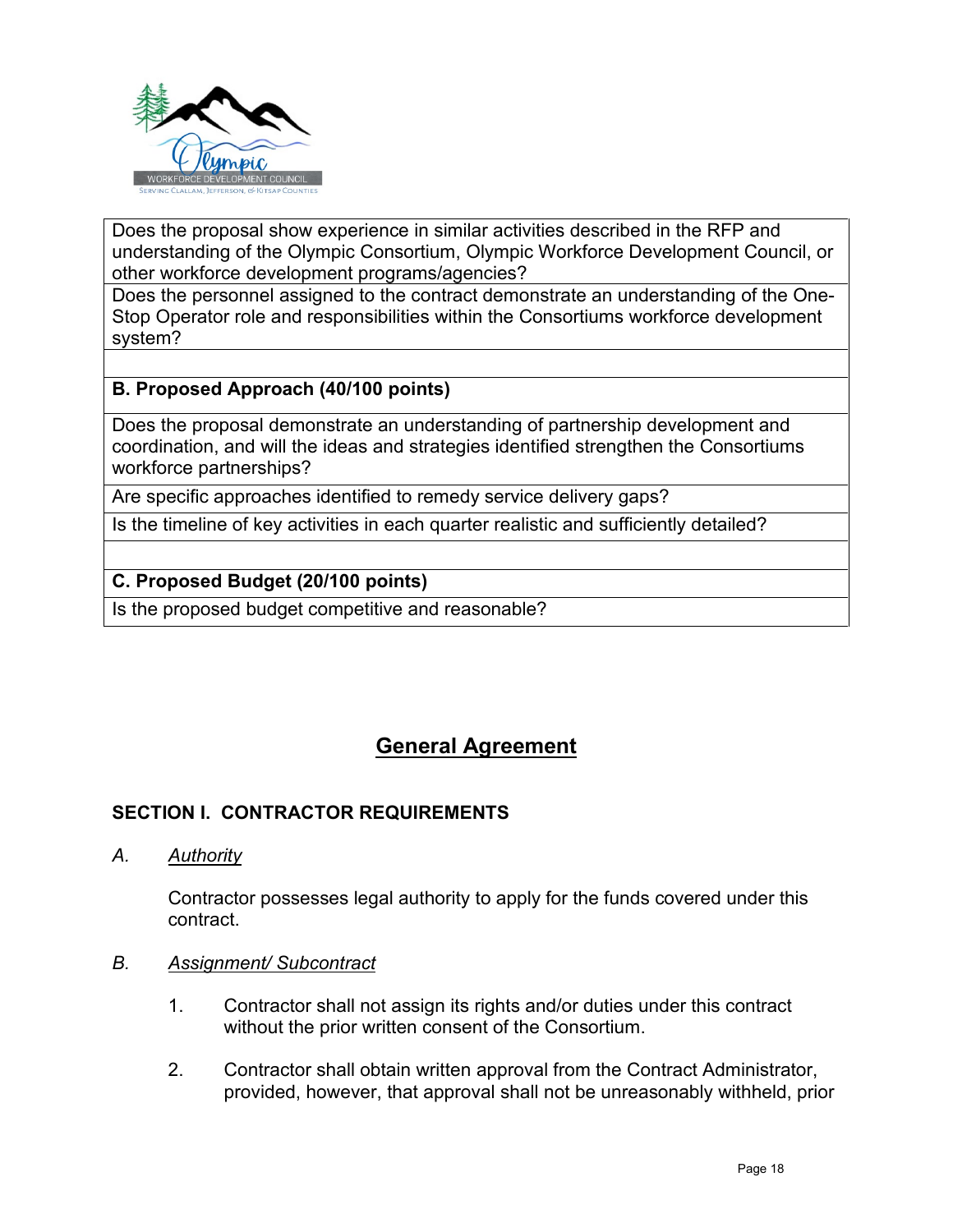

to entering any subcontract for the performance of any services contemplated by this contract.

- a. In the event that the Contractor enters into any subcontract agreement funded with money from this contract, the Contractor is responsible for subcontractor compliance with applicable terms and conditions of this contract.
- b. In the event that the Contractor enters into any subcontract agreement funded with money from this contract, the Contractor is responsible for subcontractor compliance with all applicable law.
- c. If the Contractor enters into any subcontract agreement funded with money from this contract, the Contractor is responsible for subcontractor provision of insurance coverage for its activities.

#### *C. Limitations on Payments*

- 1. Contractor shall pay no wages more than the usual and accustomed wages for personnel of similar background, qualifications and experience.
- 2. Contractor shall pay no more than reasonable market value for equipment and/or supplies.
- 3. Any cost incurred by Contractor over and above the year-end sums set out in the budgets shall be at Contractor's sole risk and expense.

#### *D. Compliance with Laws*

- 1. Contractor shall comply with all applicable provisions of the Americans with Disabilities Act and all regulations interpreting or enforcing such act.
- 2. Contractor shall comply with all applicable County ordinances and State statutes.
- 3. Contractor shall comply with applicable State of Washington and County policies and procedures.
- 4. Contractor will not discriminate against any employee or applicant for employment because of race, color, creed, marital status, religion, sex, national origin, political affiliation or belief, Vietnam era or disabled veteran's status, age, the presence of any sensory, mental or physical disability; provided, that the prohibition against discrimination in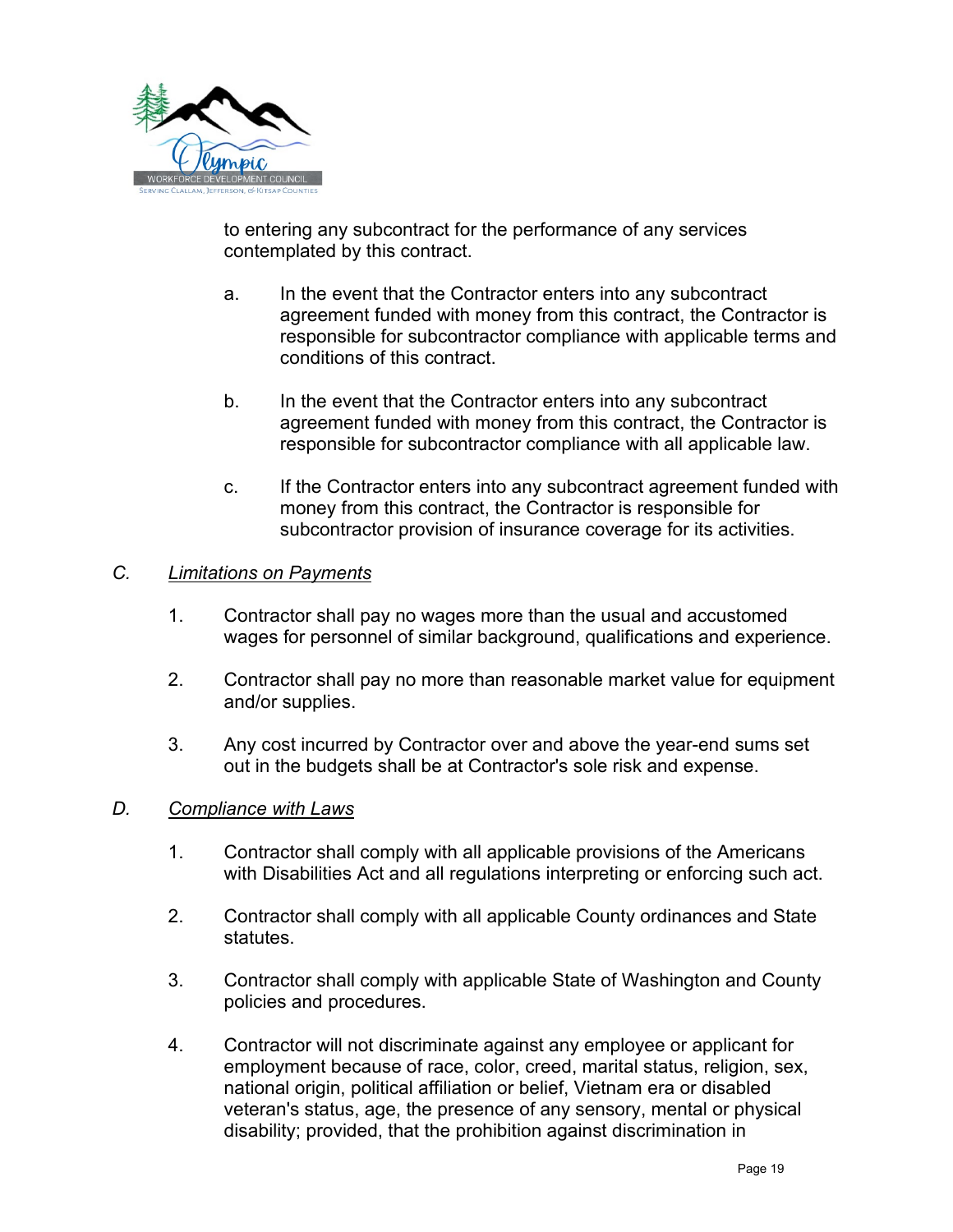

employment because of disability shall not apply if the particular disability prevents the individual from performing the essential functions of his or her employment position, even with reasonable accommodation. Such action shall include, but not be limited to, the following: employment, upgrading, demotion, or transfer; recruitment or recruitment advertising; lay-off or termination, rates of pay or other forms of compensations, and selection for training, including apprenticeship.

#### *E. Indemnification*

Each party to this agreement shall be responsible for its own acts and/or omissions and those of its officers, employees, and agents. No party to this agreement shall be responsible for the acts and/or omissions of entities or individuals not a party to this agreement.

#### *F. Insurance and Bonding*

- 1. Contractor shall not commence work under this contract until all insurance required under this contract has been obtained, and proof of certificate of insurance or self-insurance has been provided to and approved by the County's Risk Manager. Specific criteria for insurance are set forth as follows:
	- a. Commercial General Liability

The Contractor shall have Commercial General Liability Insurance with limits of not less than Combined Bodily Injury/Property Damage Liability of \$1,000,000 each occurrence and \$2,000,000 aggregate.

#### b. Bonds

The amount of bonding coverage shall be equal to the highest monthly total advancement received during the past twelve months not to exceed \$100,000. For new Contractors, the bonding amount will be set at the highest advance through check or draw down planned for the present grant year.

- 2. Coverage shall contain general requirements or endorsements as follows:
	- a. Kitsap County, Jefferson County, Clallam County, and the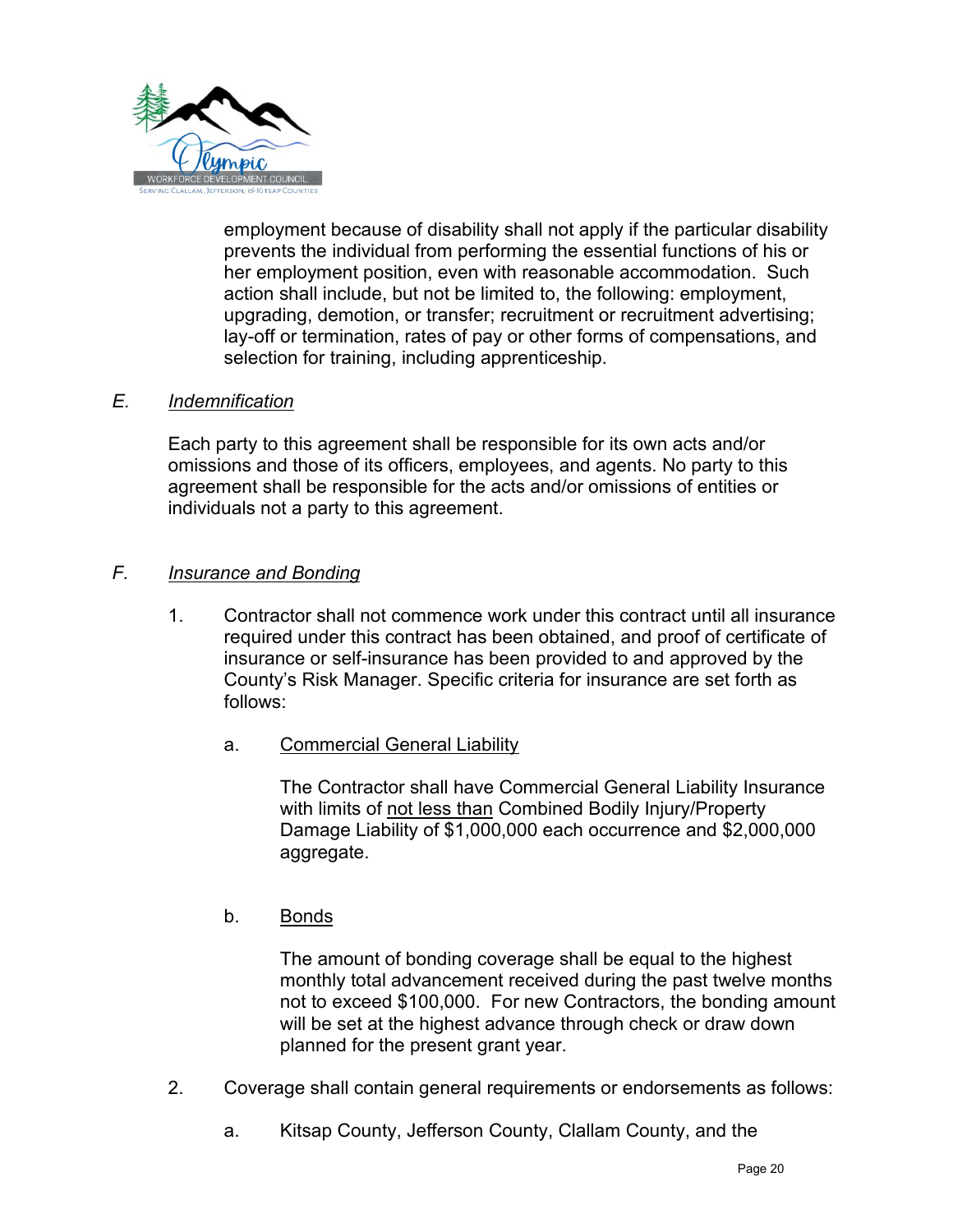

Consortium is named as an additional insured as respects this contract and such insurance as is carried by Contractor is primary over any insurance carried by the Consortium. Evidence of said liability insurance shall be presented to the Consortium at least 10 days prior to execution of this contract.

- b. In the event of nonrenewal, cancellation or material change in the coverage provided, thirty (30) days written notice will be furnished to the Consortium prior to the date of cancellation, nonrenewal or change; such notice shall be sent to the County Risk Manager, 614 Division Street, MS-7, Port Orchard, WA 98366.
- c. Consortium has no obligation to report occurrences unless a claim is filed with the Board of Kitsap County Commissioners; and Consortium has no obligation to pay premiums.
- d. The Contractor's insurance policies contain a "Cross Liability" endorsement substantially as follows:

The inclusion of more than one Insured under this policy shall not affect the rights of any Insured as respects any claim, suit or judgment made or brought by or for any other Insured or by or for any employee of any other Insured. This policy shall protect each Insured in the same manner as though a separate policy had been issued to each, except that nothing herein shall operate to increase the company's liability beyond the amount or amounts for which the company would have been liable had only one Insured been named.

3. The Contractor shall ensure that every officer, director, agent, or employee who handles funds or other financial assistance received under this Contract is bonded to provide protection against loss by reason of fraud or dishonesty on such person's part directly or through conspiracy with others. The County will be named as beneficiary or additional insured as respects insured's funding on the fidelity bond, self-insurance excepted. The State of Washington provides a Public Employees Blanket Dishonesty Bond pursuant to RCW 43.19.1915.

Compliance with all insurance and bonding requirements must be demonstrated before execution of this contract between the County and the Contractor.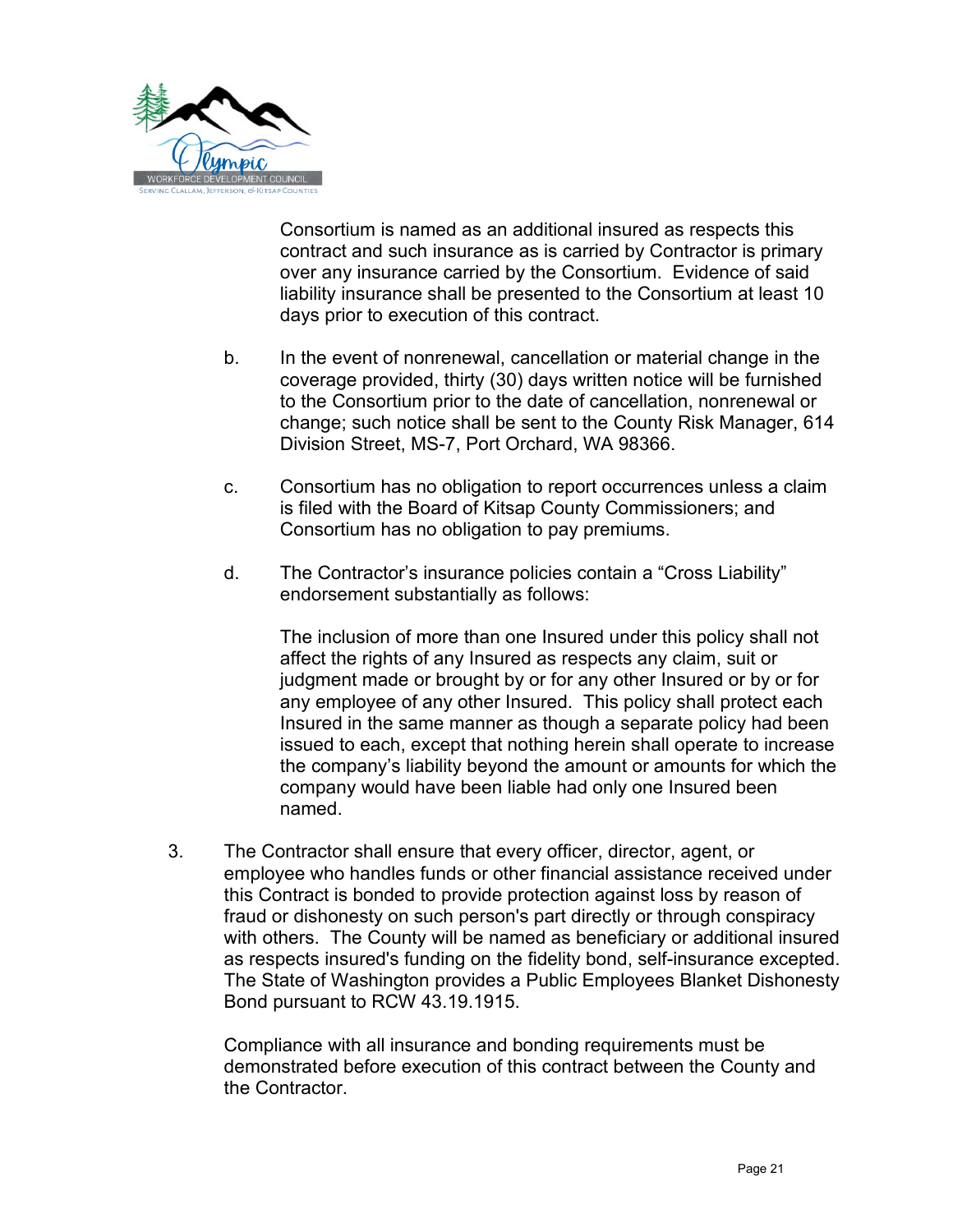

4. Workers' Compensation and Employer Liability. The Contractor will maintain workers' compensation insurance as required by Title 51, Revised Code of Washington, and will provide evidence of coverage to the Kitsap County Risk Management Division. If the contract is for over \$50,000, then the Contractor will also maintain employer liability coverage with a limit of not less than \$1 million.

#### *G. Conflict of Interest*

In accordance with TEGL 15-16 and WIOA section 121(d)(4)(A) and (C), the Contractor will enter into an agreement with the Consortium. This agreement will identify how responsibilities will be carried out by the agency; demonstrate compliance with WIOA, state, and local policies, guidance, and regulations; and provide proper firewalls, if applicable, that address any potential conflicts of interest that can arise when awarded agency provides more than one role in the local One-Stop system.

#### *H. Documentation*

- 1. Contractor shall maintain readily accessible records and documents sufficient to provide an audit trail needed by the Consortium to identify the receipt and expenditure of funds under this contract, and to keep on record all source documents such as time and payroll records, mileage reports, supplies and material receipts, purchased equipment receipts, and other receipts for goods and services.
- 2. The Contractor is required to maintain property record cards and property identification tabs as may be directed by Consortium codes and changes thereto. This applies only to property purchased from funds under this contract specifically designated for such purchases. Ownership of equipment purchased with funds under this contract so designated for purchase shall rest in the Consortium and such equipment shall be so identified.
- 3. The Contractor shall provide a detailed record of all sources of income for any programs it operates pursuant to this contract, including state grants, fees, donations, federal funds, and others for funds outlined in appropriate addenda. Expenditure of all funds payable under this contract must be in accordance with approved Statement of Work.
- 4. The Consortium shall have the right to review the financial and service components of the program as established by the Contractor by whatever means are deemed expedient by the Consortium Board, or their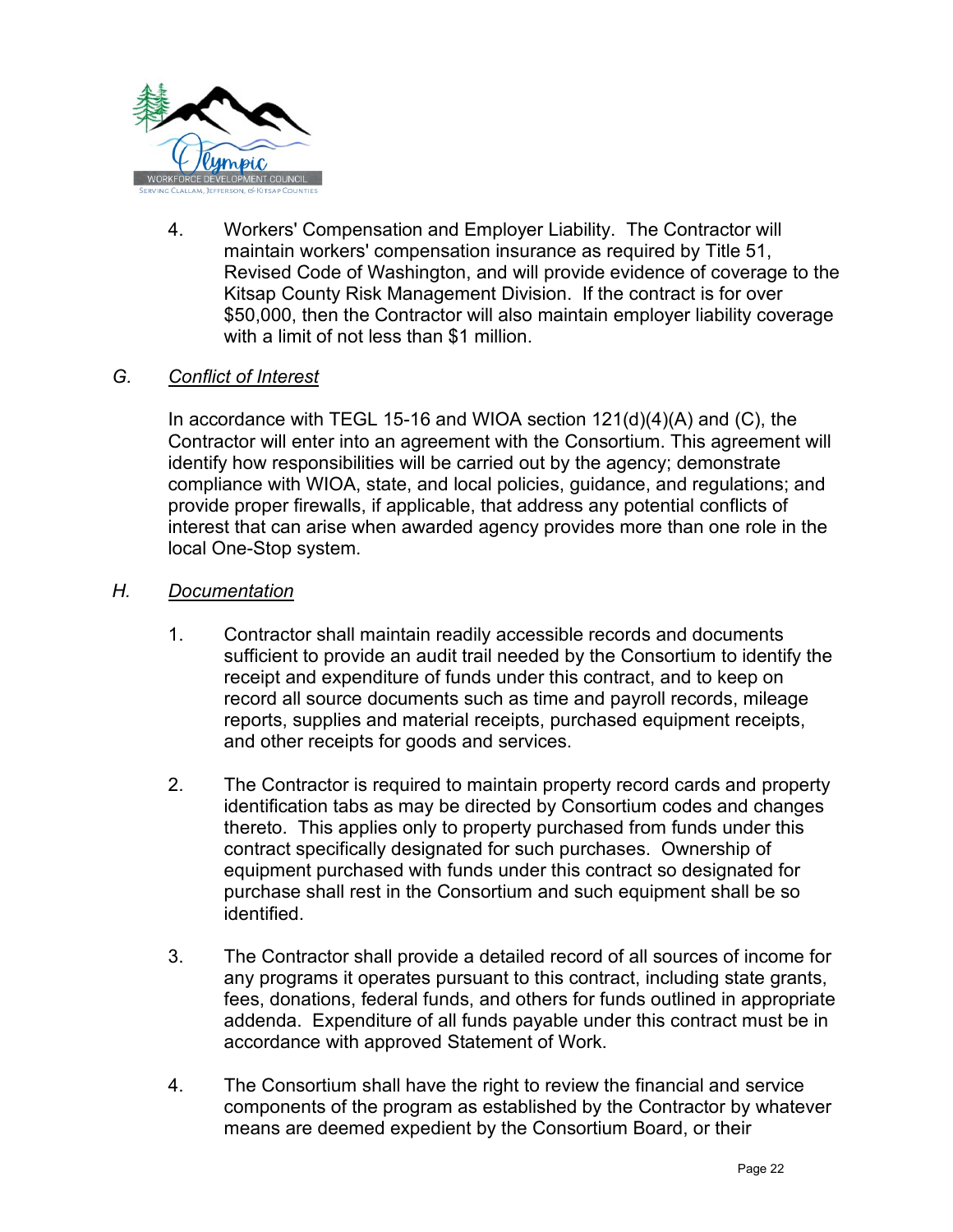

respective delegates. Such review may include, but is not limited to, with reasonable notice, on-site inspection by Consortium agents or employees, inspection of all records or other materials which the Consortium deems pertinent to the contract and its performance, except those deemed confidential by law.

5. All property and patent rights, including publication rights, and other documentation, including machine-readable media, produced by the Contractor in connection with the work provided for under this contract shall vest in the Consortium. The Contractor shall not publish any of the results of the contract work without the advance written permission of the Consortium. Such material will be delivered to the Consortium upon request.

#### **SECTION II. CONSORTIUM REQUIREMENTS**

#### *Payments*

Subject to availability of funds, payment under this contract shall not exceed the total amount set forth in the budget.

Consortium will make payments within 30 days of the receipt of correctly completed documentation for those services described in this contract.

Payments shall not be construed as a waiver of the Consortium's right to challenge the level of Contractor's performance under this contract and to seek appropriate legal remedies.

#### **SECTION III. RELATIONSHIP OF THE PARTIES**

The parties intend that an independent contractor relationship will be created by this contract. The Consortium is interested only in the results to be achieved, and the conduct and control of the services will lie solely with the Contractor. No agent, employee, servant, or a contractor shall be, or deemed to be, and employee, servant, or otherwise of the Consortium or Kitsap County for any purpose; and the employees of the Contractor are not entitled to any of the benefits the County provides for County employees. It is understood that the Consortium does not agree to use Contractor exclusively. Contractor will be solely and entirely responsible for its acts and for the acts of its agents, employees, servants, subcontractors, or otherwise during the performance of this contract.

In the performance of the services herein contemplated, Contractor is an independent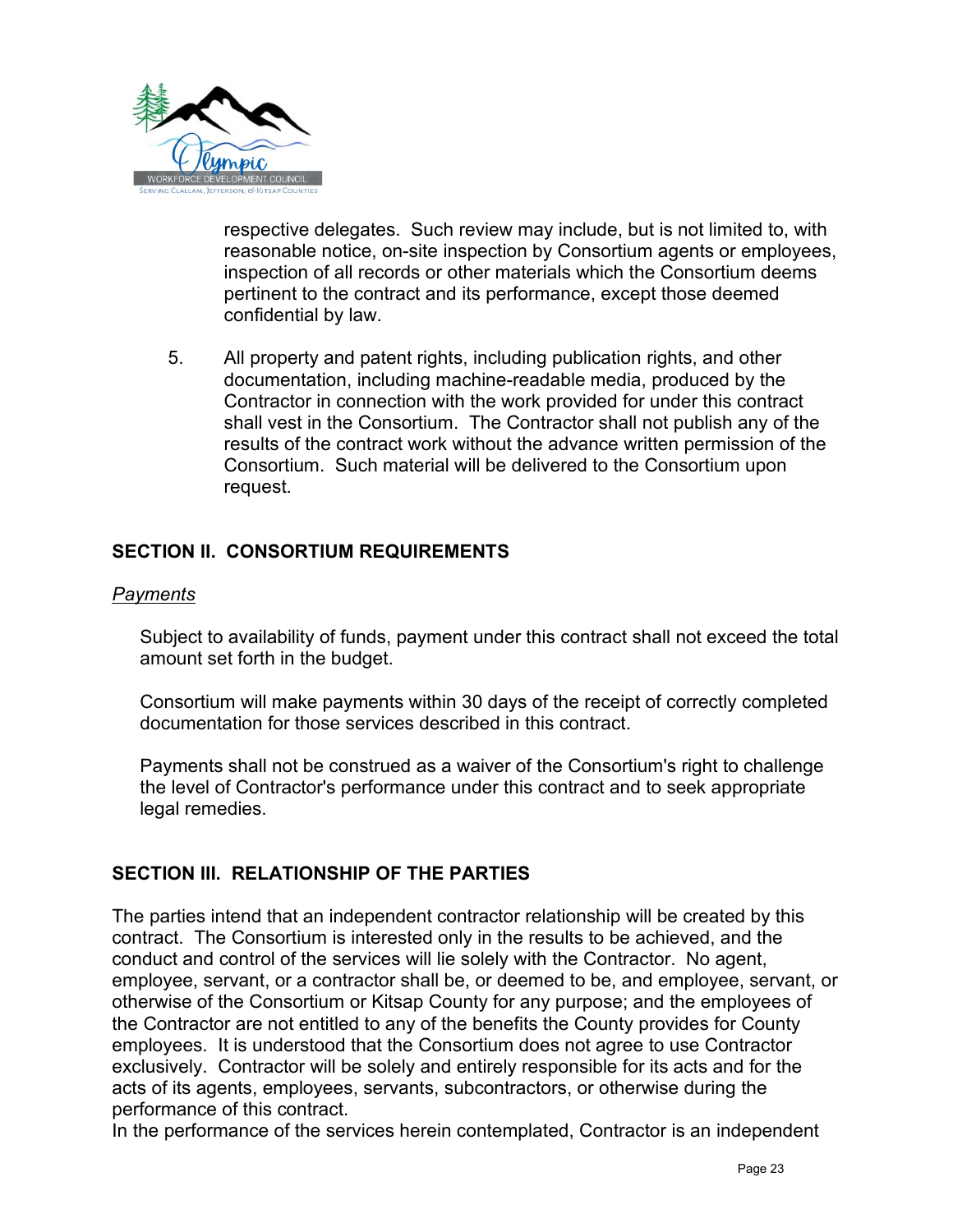

contractor with the authority to control and direct the performance of the details of the work, Consortium being interested only in the results obtained. However, the work contemplated herein must meet the approval of the Consortium and shall be subject to Consortium's general right of inspection and supervision to secure the satisfactory completion thereof.

If any of the Contractor's employees, agents, servants or otherwise, carry on activities or conduct themselves in any manner which may either jeopardize the funding of this contract or indicate said employees, agents or servants unfit to provide those services as set forth within, the Contractor shall be responsible for taking adequate measures to prevent said employee, agent or servant from performing or providing any of the services as called for within.

#### **SECTION IV. MODIFICATION**

No change, addition, or erasure of any portion of this contract shall be valid or binding upon either party. There shall be no modification of this contract, except in writing, executed with the same formalities as this present instrument. Either party may request that the contract terms be renegotiated when circumstances, which were neither foreseen nor reasonably foreseeable by the parties at the time of contracting, arise during the period of performance of this contract. Such circumstances must have a substantial and material impact upon the performance projected under this contract and must be outside of the control of either party.

#### **SECTION V. TERMINATION**

#### *A. Failure to Perform*

This contract may be terminated, in whole, or in part, without limiting remedies, by either party to this contract if the other party materially fails to perform in accordance with the terms of the contract. In this event, the aggrieved party shall deliver ten (10) working days advance written notification to the other party specifying the performance failure and the intent to terminate.

#### *B. Without Cause*

Either party to this contract may elect to terminate the contract without cause by delivering a thirty (30) day written notice of intent to terminate to the other party.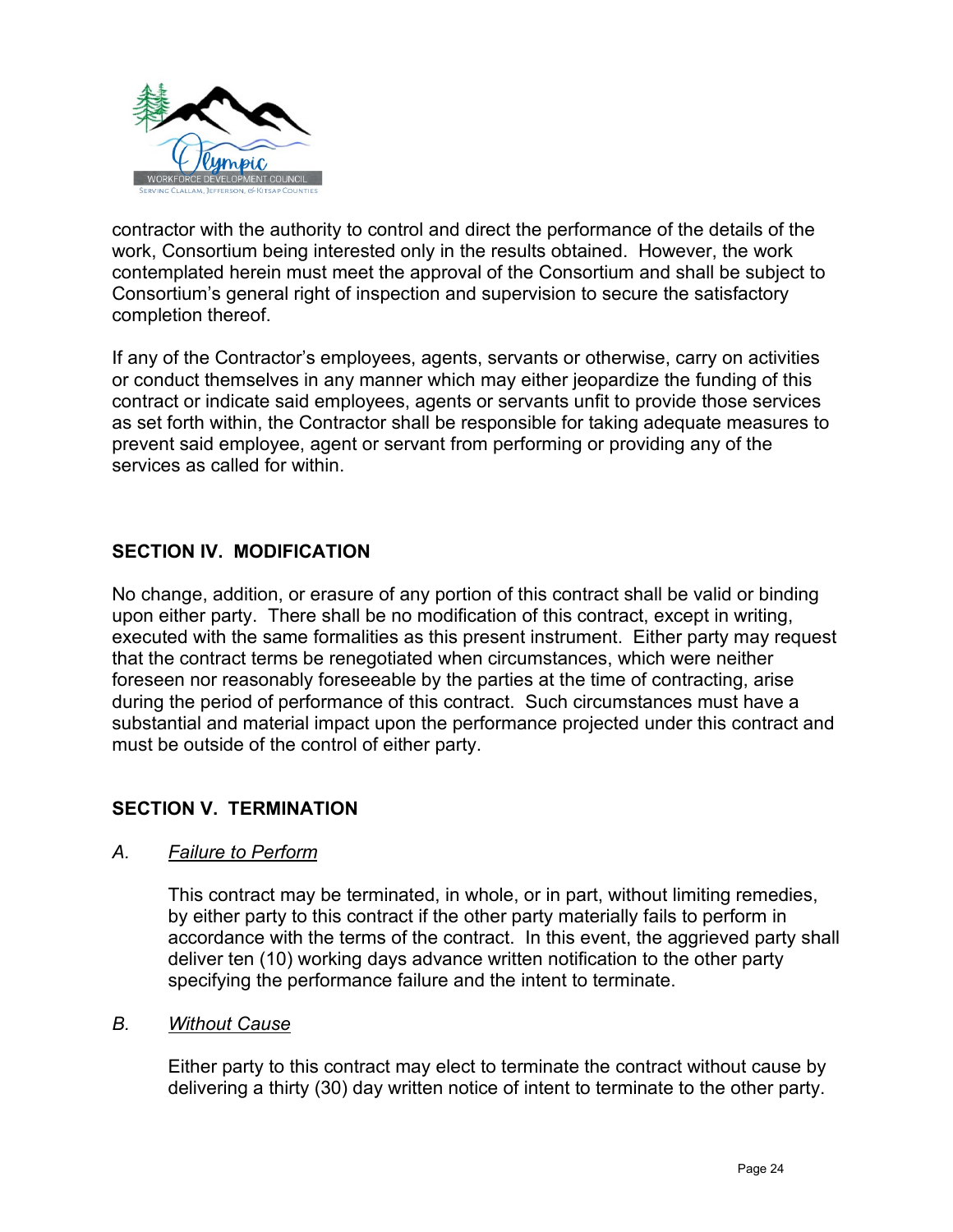

#### *C. Funding*

The Consortium may unilaterally terminate or negotiate modification of this contract at any time if its federal, or state grants are suspended, reduced, or terminated before or during the contract period, or if federal or state grant terms and regulations change significantly. In the event of early contract termination initiated by either party for whatever reason, the Contractor is only entitled to costs incurred prior to the time of contract termination.

#### **SECTION VI. LEGAL REMEDIES**

Nothing in this contract shall be construed to limit either party's legal remedies including, but not limited to, the right to sue for damages or specific performance should either party materially violate any of the terms of this contract. Failure to act on any default shall not constitute waiver of rights on such default or on any subsequent default.

#### **SECTION VII. VENUE AND CHOICE OF LAW**

Any action at law, suit in equity, or other judicial proceeding for the enforcement of this contract or any provision thereof shall be instituted only in the court of the State of Washington, County of Kitsap. It is mutually understood and agreed that this contract shall be governed by the laws of the State of Washington, both as to its interpretation and performance.

#### **SECTION VIII. WAIVER**

No officer, employee, agent, or otherwise of Consortium has the power, right, or authority to waive any of the conditions or provisions of this contract. No waiver of any breach of this contract shall be held to be a waiver of any other or subsequent breach. All remedies afforded in this contract or at law shall be taken and construed as cumulative, that is, in addition to every other remedy provided herein or by law. The failure of the Consortium to enforce at any time any of the provisions of this contract, or to require at any time performance by Contractor of any provisions hereof, shall in no way be construed to be a waiver of such provisions, or in any way affect the validity of this contract or any part, hereof, or the right of Consortium to thereafter enforce each provision.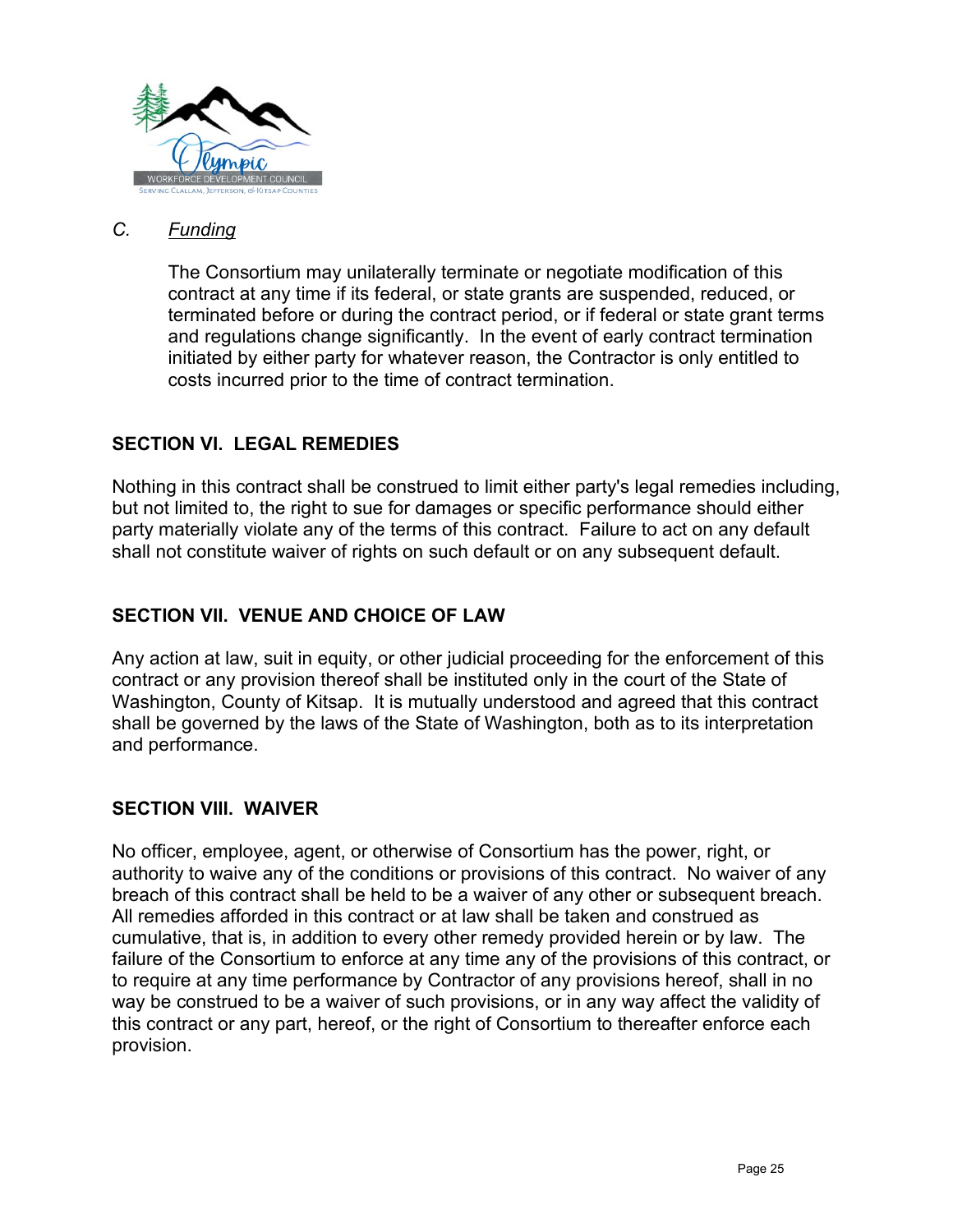

#### **SECTION IX. NOTICES**

All notices called for or provided for in this contract shall be in writing and must be served on the party either personally or by certified mail and shall be deemed served when deposited in the United States mail. Such notice shall be made to:

Contractor Name Address

Bill Dowling, Director Olympic Workforce Development Area Kitsap County 614 Division St., MS-23 Port Orchard, WA 98366-4676

#### **SECTION X. PAYMENTS**

- A. All payments to be made by the Consortium under this Contract shall be made to: \_\_\_\_\_\_\_\_, \_\_\_\_\_\_\_, City of \_\_\_\_\_\_, County of \_\_\_\_\_\_, state of \_\_\_\_\_\_
- B. This contract shall not exceed the total amount indicated on the cover sheet of this contract and any subsequent modifications hereof.
- C. Contractor agrees to participate in and be bound by determinations arising out of the Consortium's disallowed cost resolution process.

#### **SECTION XI. DURATION**

The Contractor is authorized to commence providing services pursuant to this Contract commencing October 1, 2022. This Contract shall expire and terminate on September 30, 2023, unless terminated sooner as provided herein.

#### **SECTION XII. WHOLE AGREEMENT**

This instrument embodies the whole agreement of the parties. There are no promises, terms, conditions, or obligation other than those contained herein; and this Contract shall supersede all previous communications, representations, or agreements, either verbal or written, between parties.

#### **SECTION XIII. SEVERABILITY**

It is understood and agreed by the parties that if any part, term, or provision of this contract is held by the courts to be illegal or in conflict with any law of the state where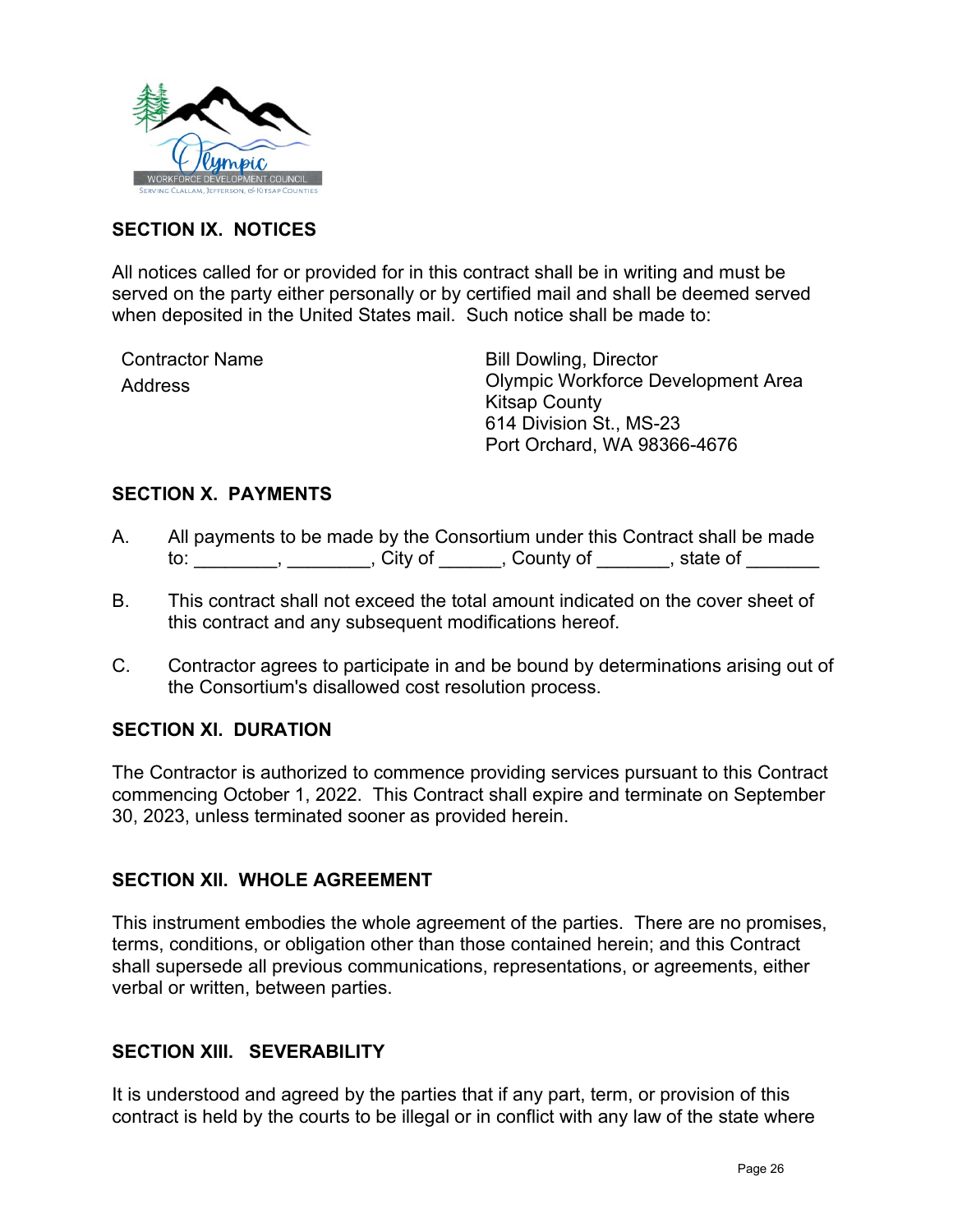

made, the validity of the remaining portions or provisions shall not be affected, and the rights and obligations of the parties shall be construed and enforced as if the contract did not contain the particular part, term, or provision held to be invalid.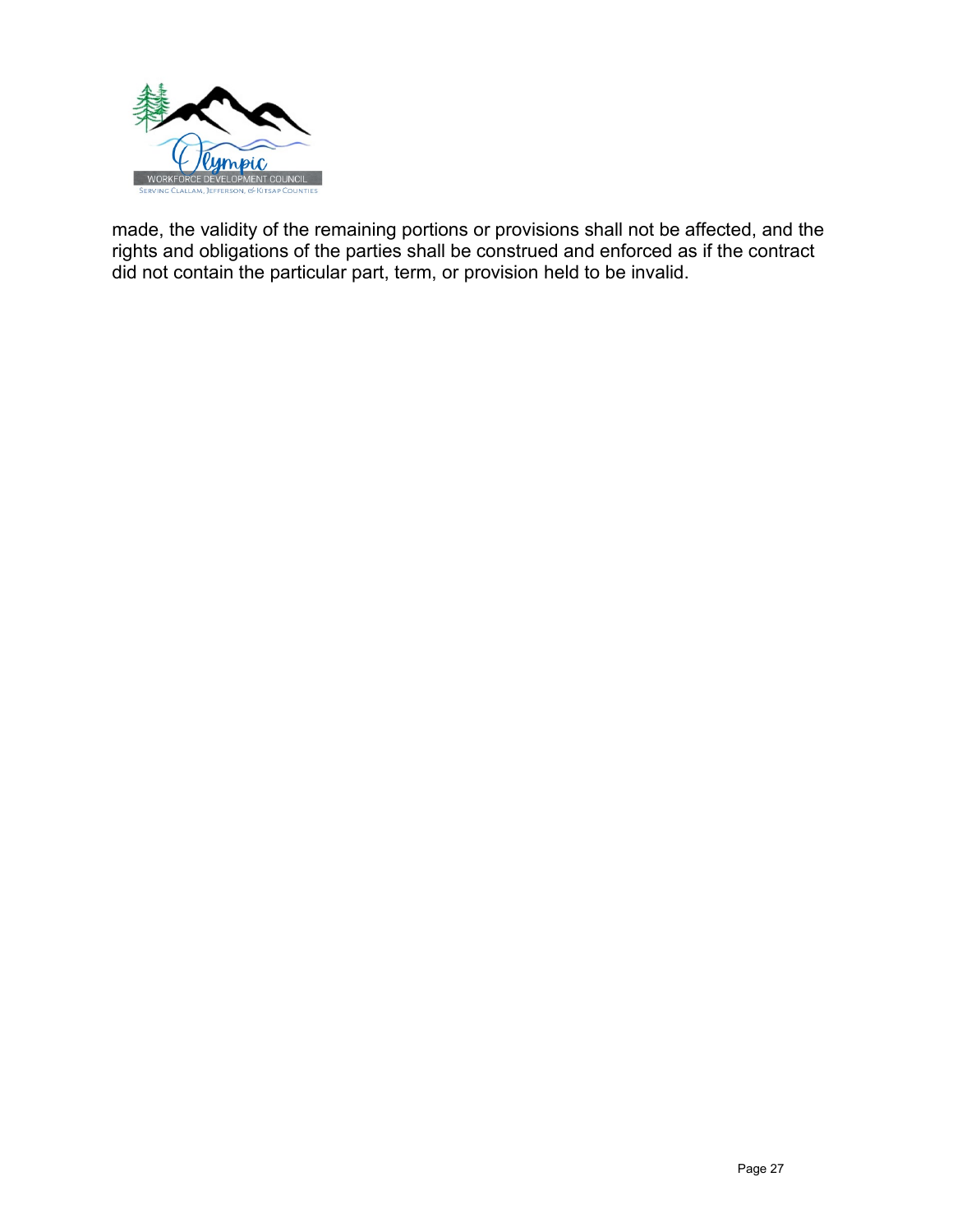

**Attachment A**

### **Proposal Cover Sheet Olympic Consortium One-Stop Operator RFP**

<span id="page-27-0"></span>

| <b>Proposer Organization:</b> |        |
|-------------------------------|--------|
| <b>Contact Person:</b>        |        |
| Title:                        |        |
| Mailing Address:              |        |
| Telephone:                    | Email: |
| Total Request \$              |        |
|                               |        |

#### **COMPLIANCE STATEMENT**

The (insert name of proposing agency) hereby certifies that the proposed program activities and services contained in this proposal have been designed in compliance with the Request for Proposals (RFP) requirements, the Workforce Innovation & Opportunity Act (WIOA) and implementing Federal Regulations.

Authorized Signature

Title

Date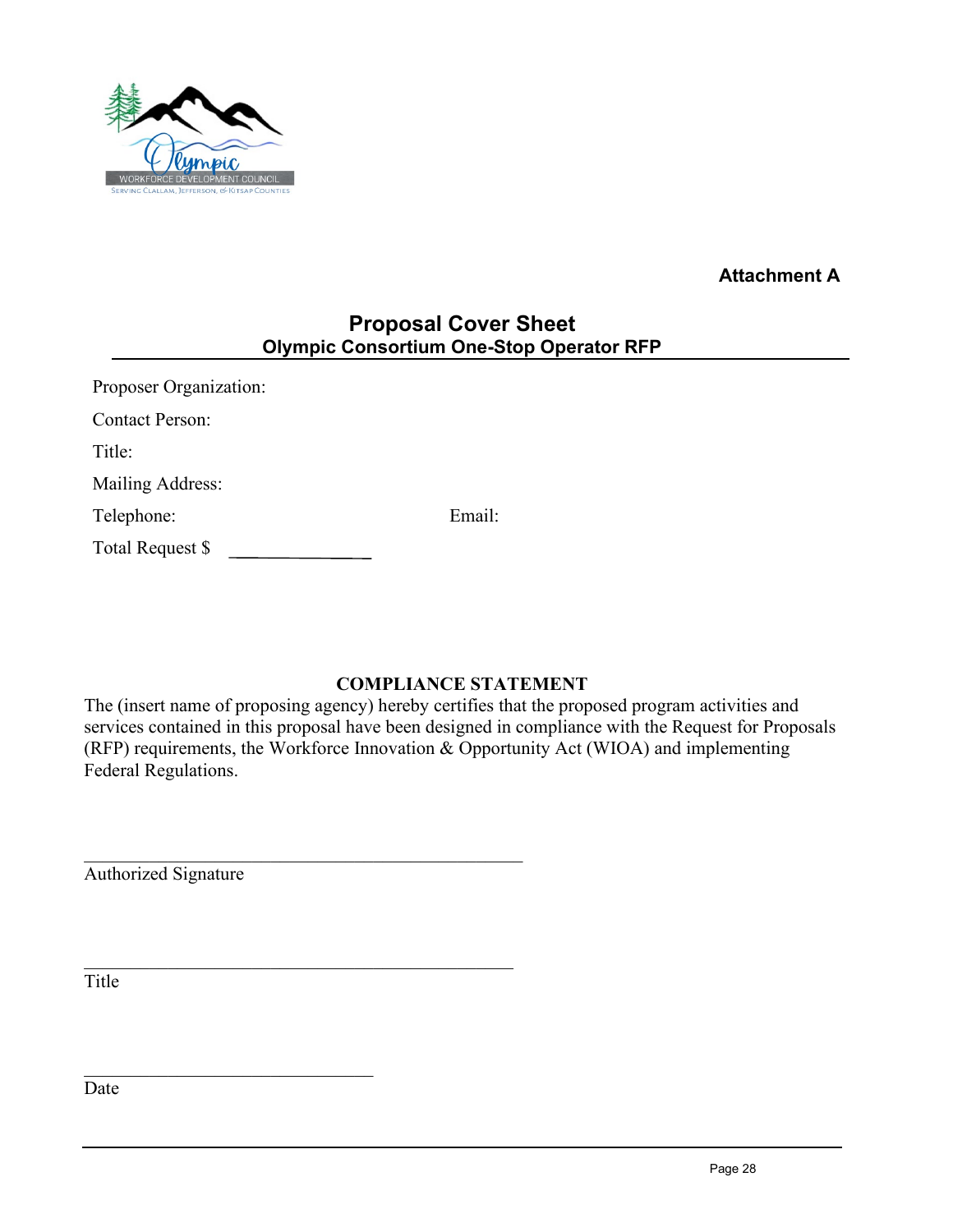

**Attachment B-1** 

## **One-Stop Operator Budget**

<span id="page-28-0"></span>**Proposer:**

| <b>Account Title</b>                               | $10/1/22-$<br>12/30/22 | $1/1/23 -$<br>3/31/23 | $4/1/23 -$<br>6/31/23 | $7/1/23 -$<br>9/30/23 |
|----------------------------------------------------|------------------------|-----------------------|-----------------------|-----------------------|
| <b>Personnel: Staff Wages</b>                      |                        |                       |                       |                       |
| <b>Personnel: Staff Benefits</b>                   |                        |                       |                       |                       |
| Travel                                             |                        |                       |                       |                       |
| Communications (telephone lines & online services) |                        |                       |                       |                       |
| <b>Supplies</b>                                    |                        |                       |                       |                       |
| <b>Professional fees</b>                           |                        |                       |                       |                       |
| Insurance & Bonding                                |                        |                       |                       |                       |
| Other Miscellaneous - Specify                      |                        |                       |                       |                       |
| <b>Total Budget</b>                                |                        |                       |                       |                       |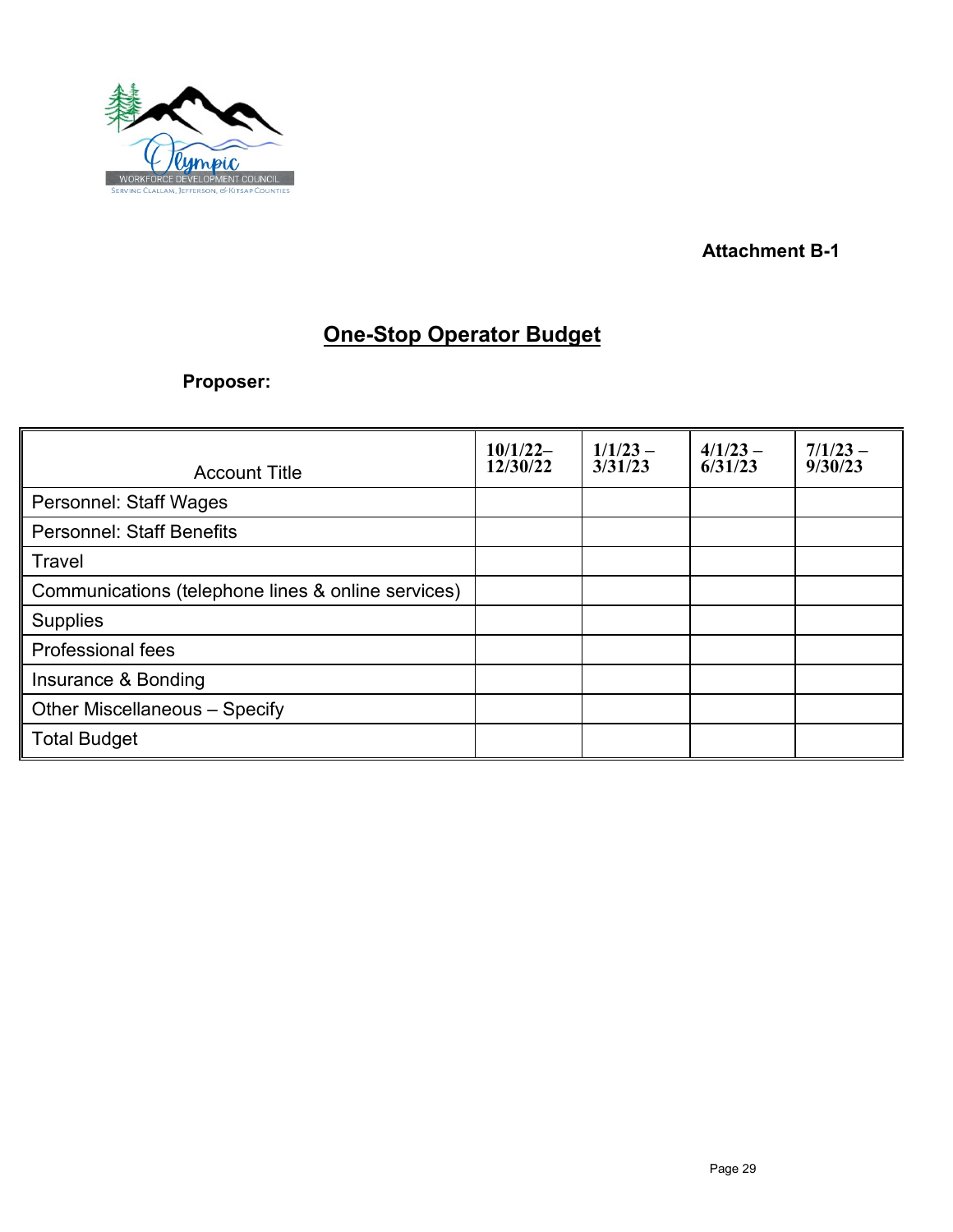

**Attachment B-2** 

## **One-Stop Operator Budget Narrative**

<span id="page-29-0"></span>*In detail, please describe each expense item within each cost category above*.

| <b>Account Title</b>             | <b>Narrative/Computations</b> |
|----------------------------------|-------------------------------|
| <b>Personnel: Staff Salaries</b> |                               |
| <b>Personnel: Staff Benefits</b> |                               |
| Travel                           |                               |
| Communications                   |                               |
| Supplies                         |                               |
| Professional fees                |                               |
| Insurance & Bonding              |                               |
| Other Miscellaneous - Specify    |                               |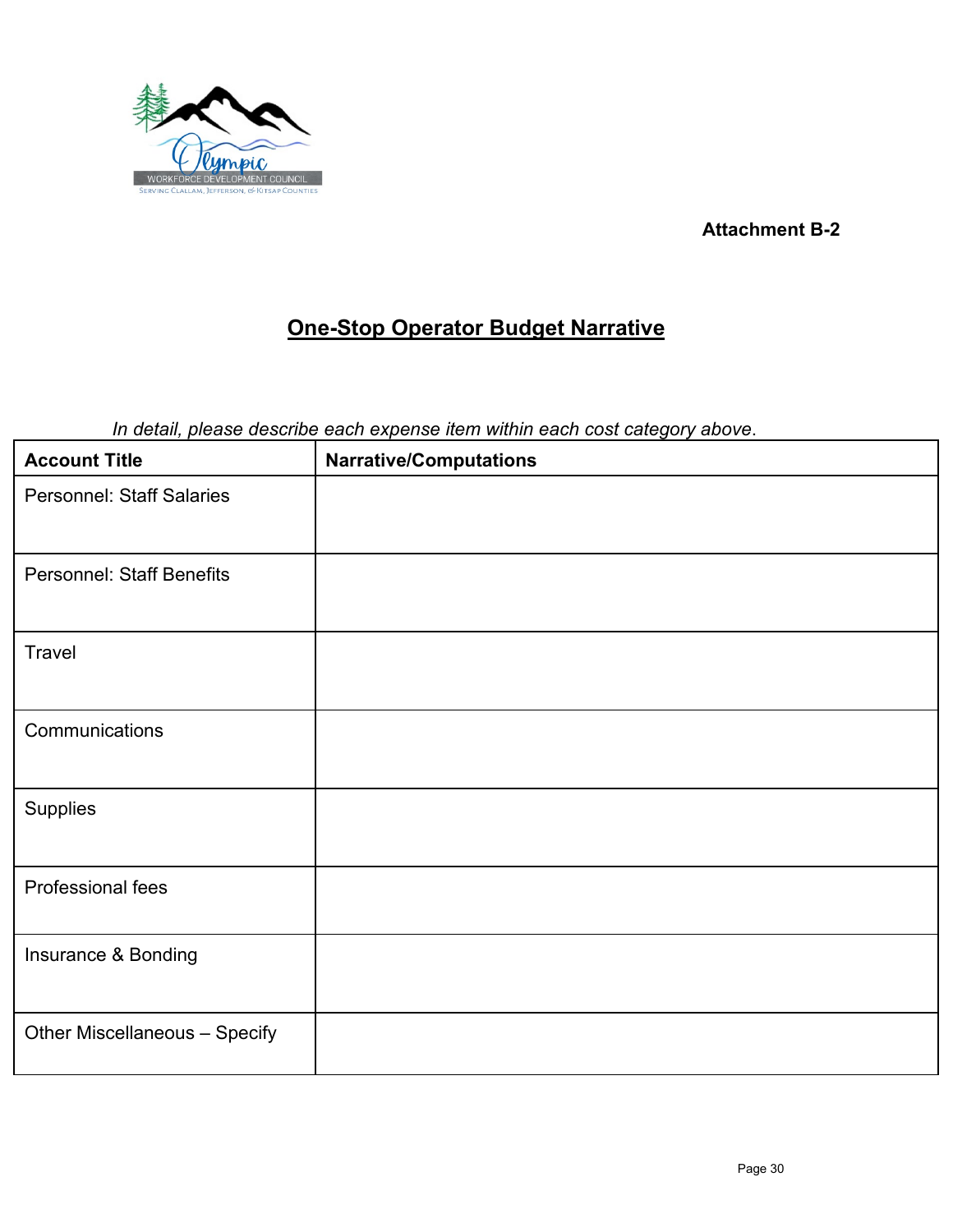**Attachment C** 



## <span id="page-30-0"></span>**Certification Regarding Debarment, Suspension, Ineligibility and Voluntary Exclusion Lower Tier Covered Transactions**

This certification is required by the regulations implementing Executive Order 12549, Debarment and Suspension, 29 CFR Part 98, Section 98.510, Participants' responsibilities. The regulations were published as Part VII of the May 26, 1988 **Federal Register** (pages 19160- 19211).

### **(BEFORE COMPLETING CERTIFICATION, READ ATTACHED INSTRUCTIONS WHICH IS AN INTEGRAL PART OF THE CERTIFICATION)**

- (1) The prospective recipient of Federal assistance funds certifies, by submission of this proposal, that neither it nor its principals are presently debarred, suspended, proposed for debarment, declared ineligible, or voluntarily excluded from participation in this transaction by any Federal department or agency.
- (2) Where the prospective recipient of Federal assistance funds is unable to certify to any of the statements in this certification, such prospective participant shall attach an explanation to this proposal.

**\_\_\_\_\_\_\_\_\_\_\_\_\_\_\_\_\_\_\_\_\_\_\_\_\_\_\_\_\_\_\_\_\_\_\_\_\_\_\_\_\_\_\_\_\_\_\_\_\_\_\_\_\_\_\_\_\_\_\_\_\_\_\_\_\_\_\_\_\_\_\_\_\_\_\_\_** 

**Name and Title of Authorized Representative**

**Signature Date**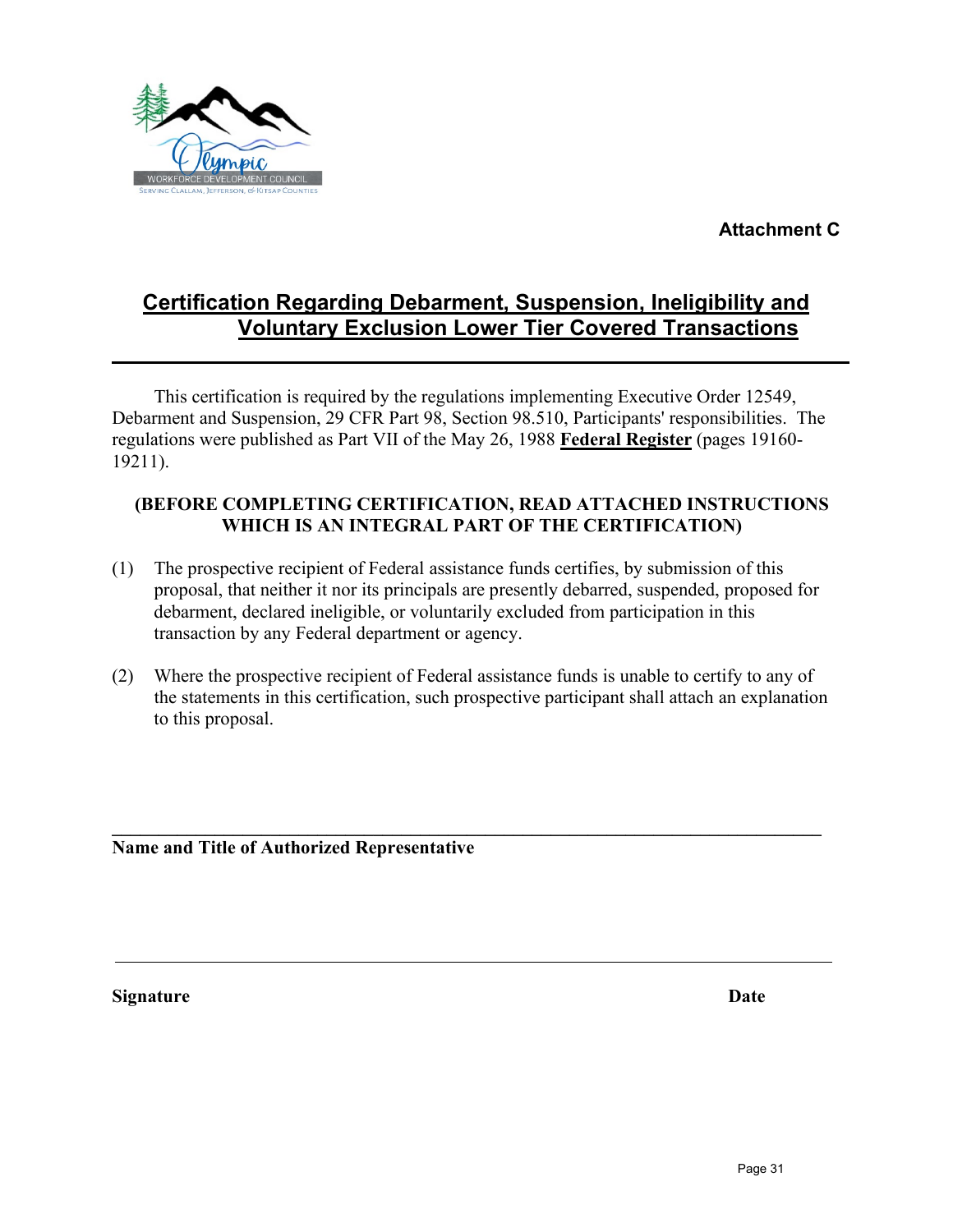

#### Federal Register / Vol. 53, No. 102 / Thursday, May 26, 1988 / Rules and Regulations 19211

**Appendix B--Certification Regarding Debarment, Suspension, Ineligibility and Voluntary Exclusion--Lower Tier Covered Transactions**

#### *Instructions for Certification*

1. By signing and submitting this proposal, the prospective lower tier participant is providing the certification set out below.

2. The certification in this clause is a material representation of fact upon which reliance was placed when this transaction was entered into. If it is later determined that the prospective lower tier participant knowingly rendered an erroneous certification, in addition to other remedies available to the Federal Government, the department or agency with which this transaction originated may pursue available remedies, including suspension and/or debarment.

3. The prospective lower tier participant shall provide immediate written notice to the person to which this proposal is submitted if at any time the prospective lower tier participant learns that its certification was erroneous when submitted or has become erroneous by reason of changed circumstances.

4. The terms "covered transactions" "debarred," "suspended," "ineligible," "lower tier covered transaction," "participant,"

"person," "primary covered transaction," "principal," "proposal," and "voluntarily excluded," as used in this clause, have the meanings set out in the Definitions and Coverage sections of rules implementing Executive Order 12549. You may contact the person to which this proposal is submitted for assistance in obtaining a copy of those regulations.

5. The prospective lower tier participant agrees by submitting this proposal that, should the proposed covered transaction be entered into, it shall not knowingly enter into any lower tier covered transaction with a person who is debarred, suspended, declared ineligible, or voluntarily excluded from participation in this covered transaction, unless authorized by the department or agency with which this transaction originated.

6. The prospective lower tier participant further agrees by submitting this proposal that it will include this clause titled "Certification Regarding Debarment, Suspension, Ineligibility and Voluntary Exclusion-- Lower Tier Covered Transaction," without modification, in all lower tier covered transactions and in all solicitations for lower tier covered transactions.

7. A participant in a covered transaction may rely upon a certification of a prospective participant in a lower tier covered transaction that it is not debarred, suspended, ineligible, or voluntarily excluded from the covered transaction, unless it knows that the certification is erroneous. A participant may decide the method and frequency by which it determines the eligibility of its principals. Each participant may, but is not required to, check the Nonprocurement List (Tel. #).

8. Nothing contained in the foregoing shall be construed to require establishment of a system of records in order to render in good faith the certification required by this clause. The knowledge and information of a participant is not required to exceed that which is normally possessed by a prudent person in the ordinary course of business dealings.

9. Except for transactions authorized under paragraph 5 of these instructions, if a participant in a covered transaction knowingly enters into a lower tier covered transaction with a person who is suspended, debarred, ineligible, or voluntarily excluded from participation in this transaction, in addition to other remedies available to the Federal Government, the department or agency with which this transaction originated may pursue available remedies, including suspension and/or debarment.